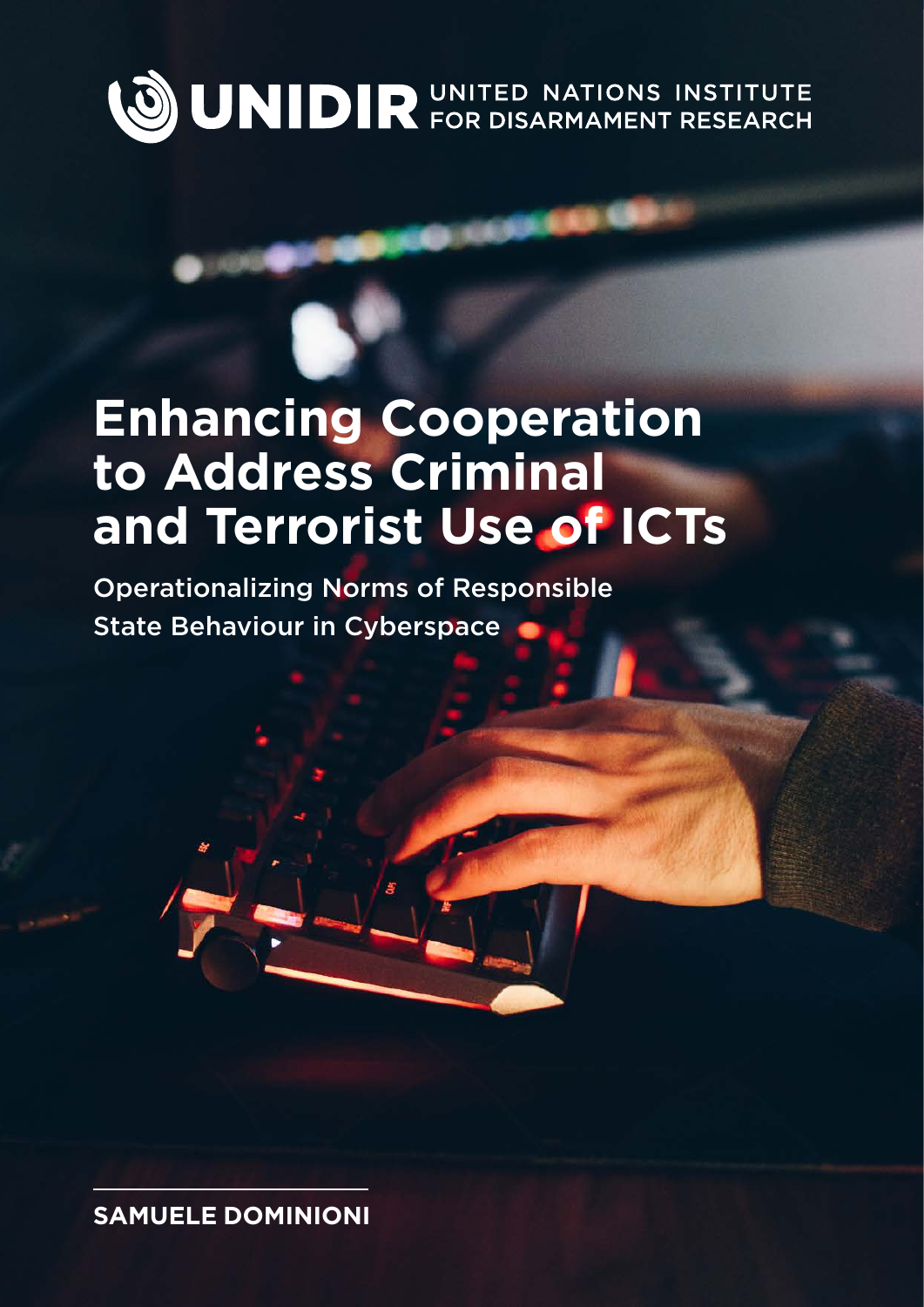#### ACKNOWLEDGEMENTS

Support from UNIDIR's core funders provides the foundation for all of the Institute's activities. This study was produced by UNIDIR's Security and Technology Programme, which is funded by the Governments of Germany, the Netherlands, Norway and Switzerland and by Microsoft. The author wishes to thank the following individuals for their invaluable advice and assistance on this report: Giacomo Persi Paoli (UNIDIR), Andraz Kastelic (UNIDIR), Molihei Makumane (UNIDIR), Kerstin Vignard (UNIDIR), Wenting He (UNIDIR), Marie Humeau and Jacco-Pepijn Baljet (the Netherlands), Carmen Valeria Solis Rivera (Mexico), Neil Walsh (UNODC), Shane Cross (Interpol), Sergey Golovanov and Anastasiya Kazakova (Kaspersky), Erika Kawahara (UNODA); and the participants of the UNIDIR multi-stakeholder dialogue "Enhancing International Cooperation Mechanisms For Cybercrime And Cyberterrorism Investigations" held on 30 September 2021.

#### ABOUT UNIDIR

The United Nations Institute for Disarmament Research (UNIDIR) is a voluntarily funded, autonomous institute within the United Nations. One of the few policy institutes worldwide focusing on disarmament, UNIDIR generates knowledge and promotes dialogue and action on disarmament and security. Based in Geneva, UNIDIR assists the international community to develop the practical, innovative ideas needed to find solutions to critical security problems.

#### NOTE

The designations employed and the presentation of the material in this publication do not imply the expression of any opinion whatsoever on the part of the Secretariat of the United Nations concerning the legal status of any country, territory, city or area, or of its authorities, or concerning the delimitation of its frontiers or boundaries. The views expressed in the publication are the sole responsibility of the individual authors. They do not necessary reflect the views or opinions of the United Nations, UNIDIR, its staff members, or sponsors.

#### ABOUT THE AUTHOR

**Samuele Dominioni** is a researcher in the Security and Technology Programme at UNIDIR. Before joining UNIDIR, he held research positions in both academic and think tank settings. He holds a PhD in international relations and political history from Sciences Po, France, and IMT School for Advanced Studies, Italy.

#### [www.unidir.org | © UNIDIR 2](www.unidir.org)022

Photos: © pexels.com: Front and back cover: Anete Lusina. www.shutterstock.com: piv: ktsdesign / p26: Virrage Images. flickr.com: p4 /p22 / p24.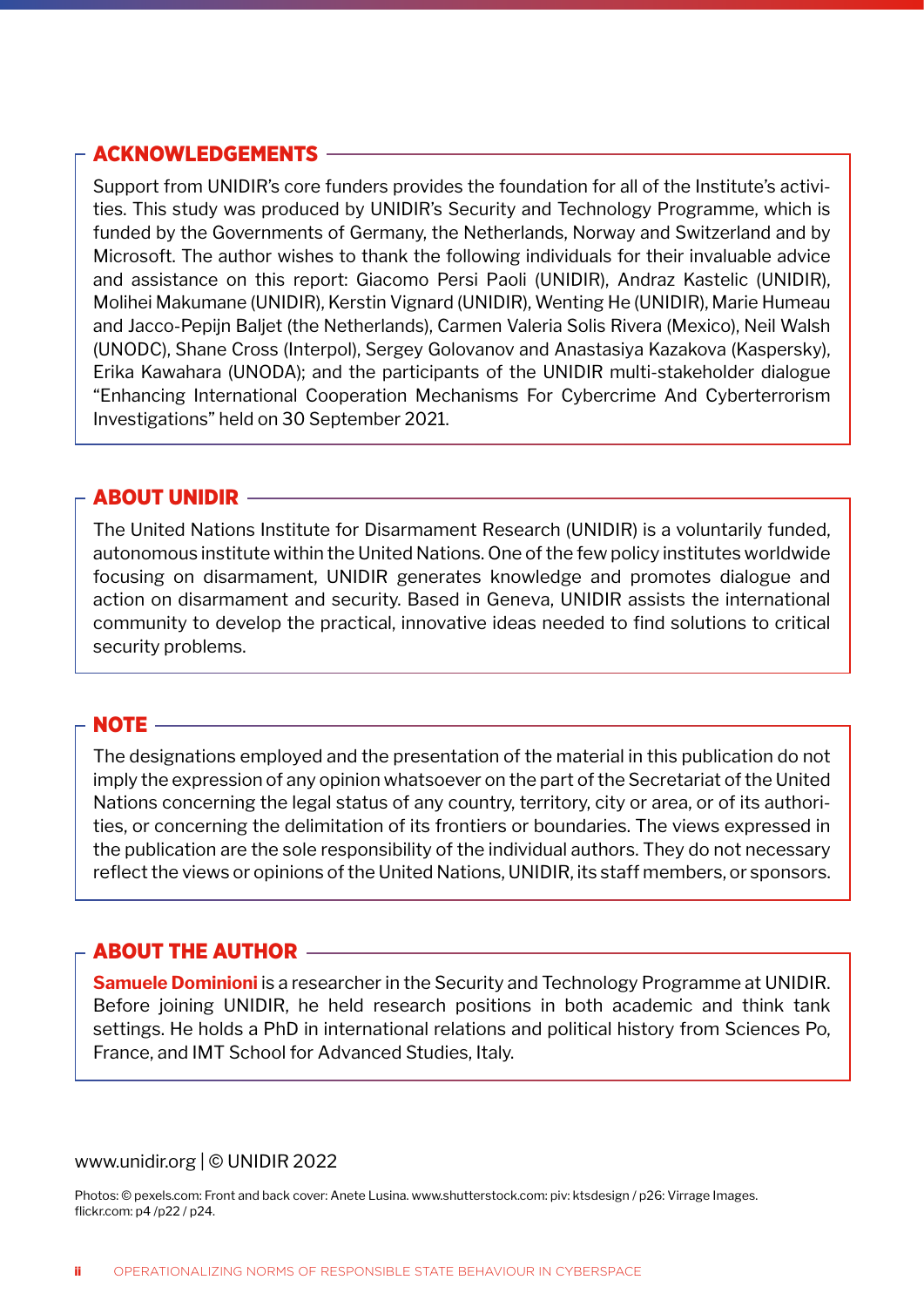### **Table of contents**

| Annex 1: Challenges and solutions to enhance international cooperation |  |
|------------------------------------------------------------------------|--|
|                                                                        |  |
|                                                                        |  |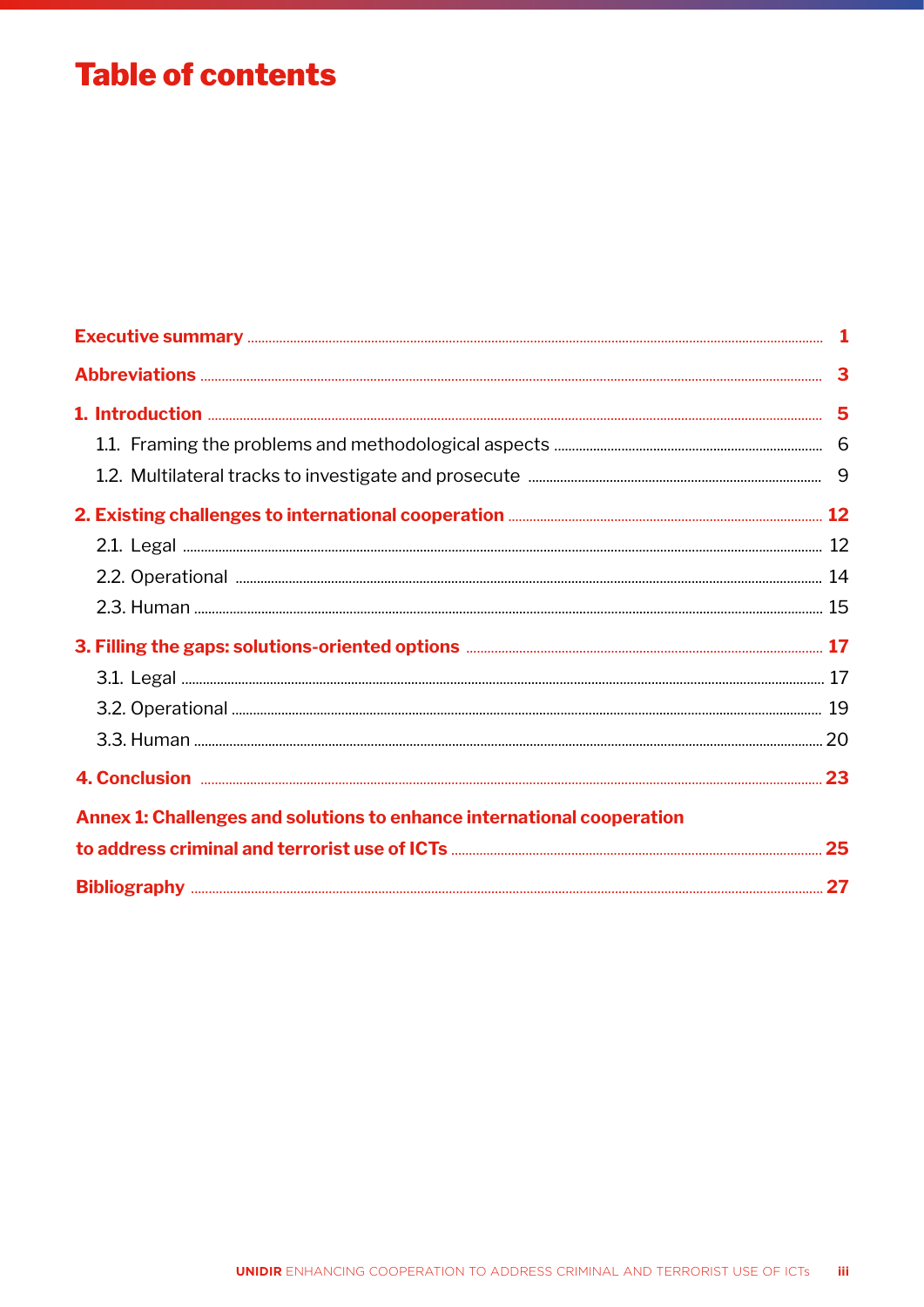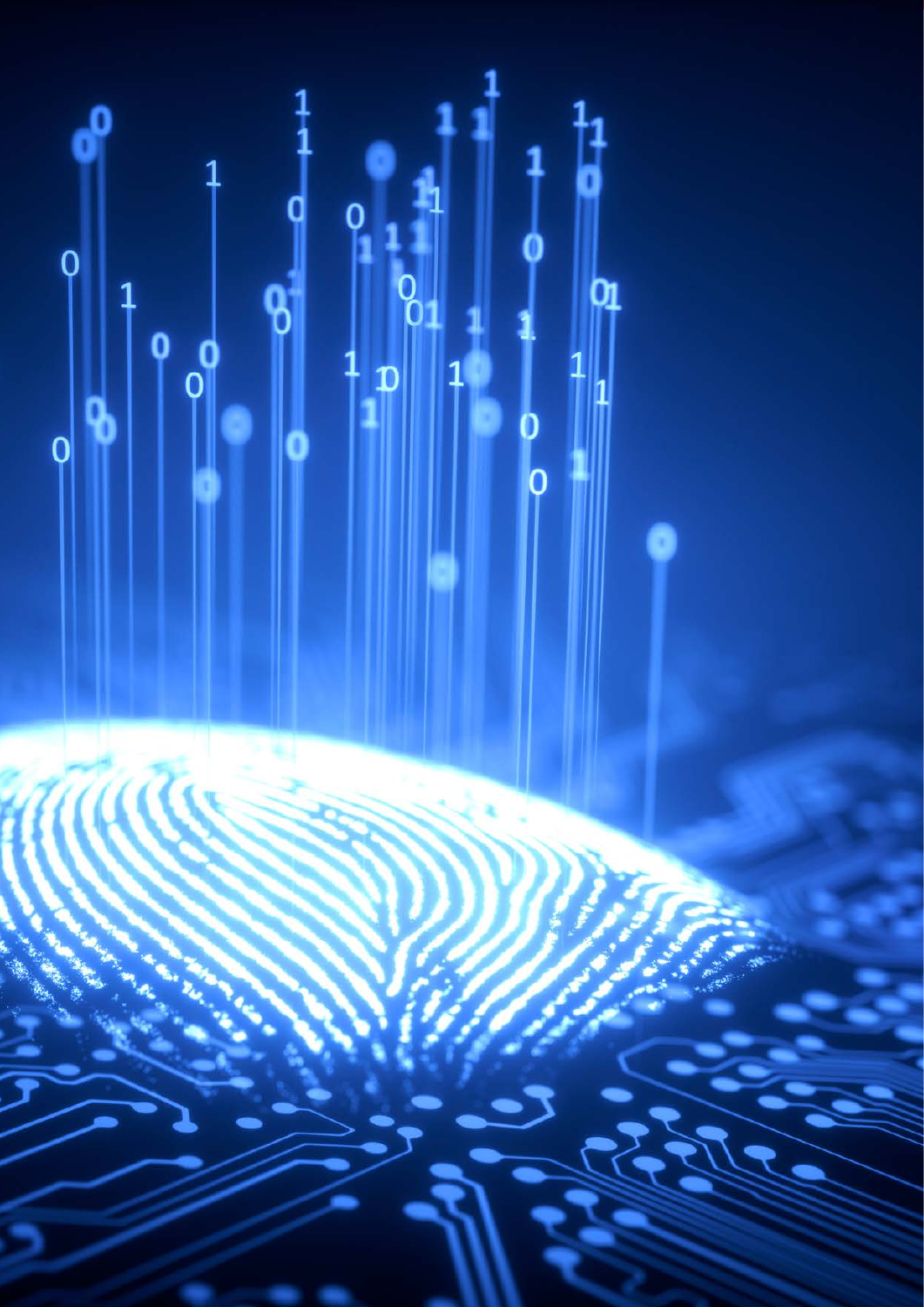### Executive summary

Information and communications technologies (ICTs) are increasingly used for malicious ends, including criminal and terrorist purposes, which also entail recruitment, financing and propaganda. Because of the growing digitization of our societies and rapid technological development, the magnitude and nature of criminal and terrorist use of ICTs could be seen as a threat to international security. Because of the transnational dimension of these threats, effective cooperation among members states is vital. In 2015 the United Nations General Assembly approved without a vote resolution 70/237, which welcomed the 2015 report of the United Nations Group of Governmental Experts (GGE) on Developments in the Field of Information and Telecommunications in the Context of International Security. The report includes a specific norm — known as norm D – on international cooperation to address criminal and terrorist use of ICTs. Based on norm D and the further details outlined in the 2021 GGE report, this report explores current problems for effective cooperation, in particular with respect to information exchange and the handling of electronic evidence.

The report identifies challenges at three distinct levels of international cooperation: legal, operational and human.

At the **legal level**, there are three main clusters of problems, which are detrimental for effective cooperation:

- Lack of domestic legislative maturity necessary to tackle malicious use of ICTs or to engage in international assistance requests in a timely manner.
- Lack of similar conceptualization or harmonization on what concerns offences, which can hinder the exchange of information or electronic evidence. Disagreement on technical terms or definitions can hamper cooperation. Moreover, the conceptualization of what the terrorist use of ICTs entails is particularly contested.

The speed of technological developments outpacing (domestic) legislative processes. The delay between identifying new malicious uses of ICTs and the time to update the legislation can be critical to effective international cooperation.

At the **operational level**, there are three other main clusters of challenge for effective international cooperation:

- Problems related to the mechanisms of cooperation, which include lack of clarity around the responsible points of contact (24/7 networks), and the bureaucratic process of mutual legal assistance (MLA) requests
- Challenges relating to the handling of electronic evidence, which include ensuring electronic authenticity when transferring the evidence
- Lack of resources to engage in international requests on investigations concerning criminal and terrorist use of ICTS, which may lead States to, for example, prioritize requests connected to domestic investigations

Finally, at the **human level**, there are two main types of challenge:

- Lack of knowledge regarding tools and processes of cooperation, including which protocols are in place for transferring digital evidence abroad
- Lack of experience and skills, in particular in writing mutual legal assistance requests

Considering these challenges, this report identifies actionable options that States can adopt to enhance their capacity to address and engage in international cooperation on investigations regarding criminal and terrorist use of ICTs.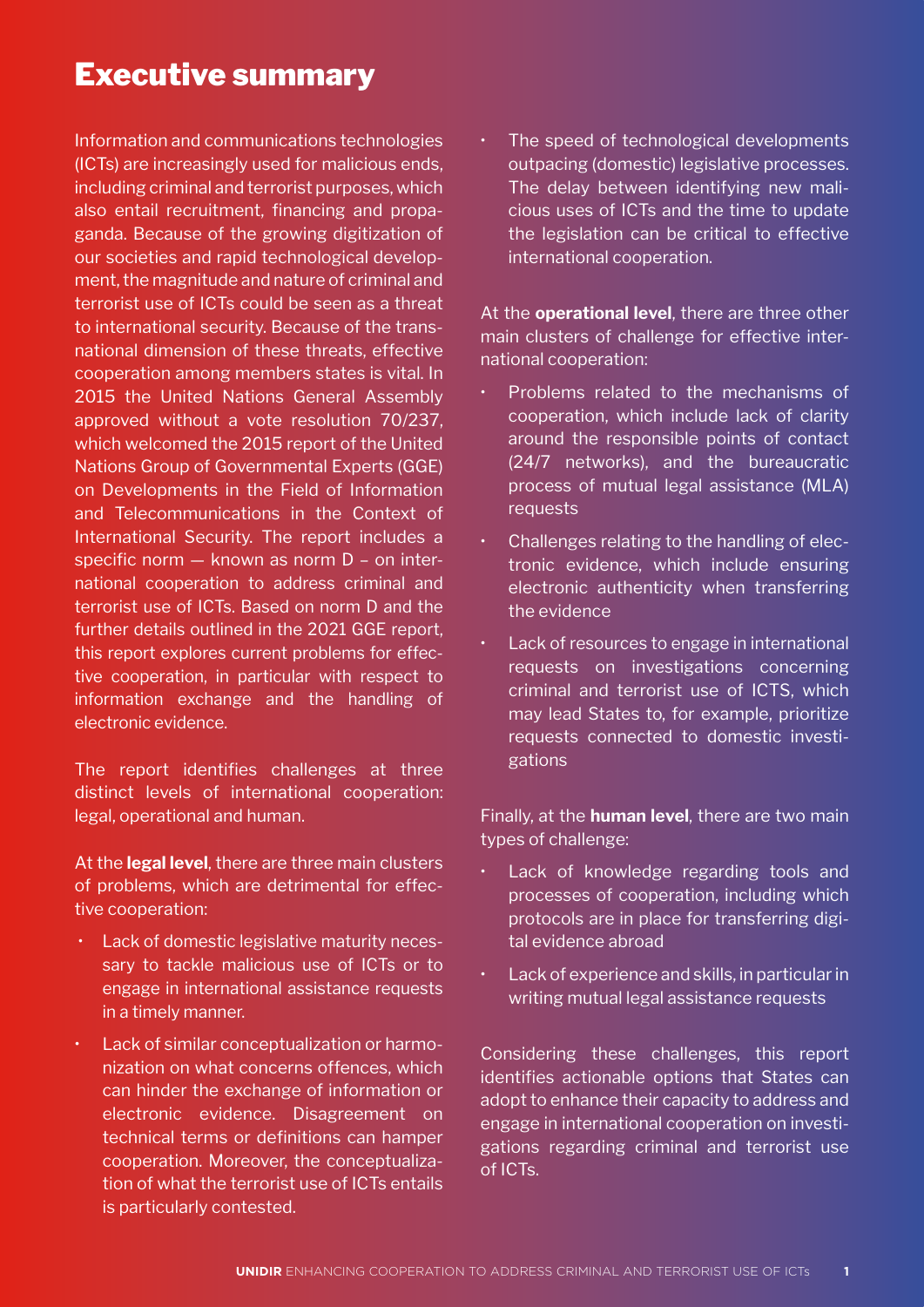At the **legal level**, possible solutions include:

- Developing national and international cybercrime strategies, which would help to develop or consolidate inter-agency collaboration, especially regarding information exchange among different domestic authorities (avoid working in silos), and to expand channels for cooperation in cyberspace in relevant field (from Computer Emergency Response Team (CERT) or Computer Security Incident Response Team (CSIRT) to the diplomatic, including the signature of new mutual legal assistance treaties)
- Adopting a technology-neutral approach when drafting new bills or legal amendments to keep up with the speed of technological developments
- Keeping a flexible approach when responding to a request for assistance from another State (e.g. in the case of dual criminality, focusing on substance over definitions)
- At the **operational level**, this report proposes three different sets of options:
- Finding alternative solutions to mutual legal assistance requests, which could include long-arm research warrants and direct requests as per the Second Additional Protocol to the Budapest Convention
- Setting up sufficiently secure and clear policies for dealing with electronic evidence, such as those that promote the adoption of a non-disclosure agreement that defines the confidentiality around procedures and information to be exchanged (such as Traffic Light Protocols), or use of verified open-source digital forensic tools to prove the authenticity and integrity of digital evidence

• Developing efficient governance structures and policies to avoid confusion and reduce costs, which can include defining a central authority that oversees legal assistance requests and designating a single point of contact (24/7) as the first respondent

Finally, concerning the **human level**, the report identifies two possible options for addressing the challenges identified:

- Reinforcing skills for acquisition and sharing of information and knowledge in cyber investigation – Interpol provides law and enforcement personnel trainings to develop cyber skills and technical capabilities (such as digital forensics, malware analysis) to conduct cyber investigation
- Leveraging networks and creating synergies within regional or international dedicated expert forums or workshops, such as the CSIRT–Law Enforcement Cooperation Workshops organized by the European Union Agency for Cybersecurity (ENISA) and Europol, to increase effective collaboration among practitioners
- Improving mutual legal assistance requestwriting skills, such as through the use of the United Nations Office on Drugs and Crime's mutual legal assistance writing tool or through legal advisors deployed to embassies and consulates worldwide.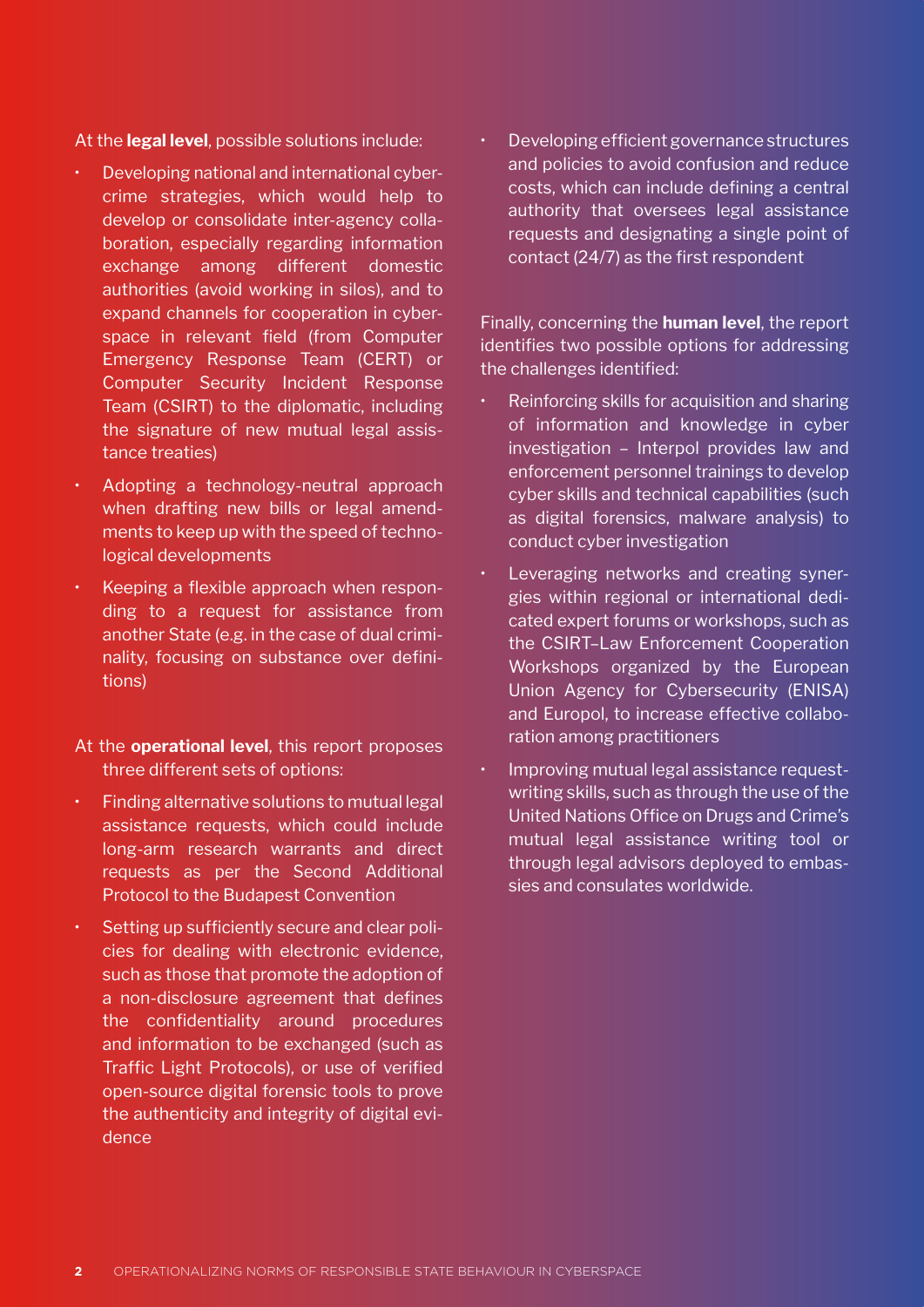### Abbreviations

| <b>AU</b>     | <b>African Union</b>                               |  |  |  |  |  |
|---------------|----------------------------------------------------|--|--|--|--|--|
| <b>CERT</b>   | Computer Emergency Response Team                   |  |  |  |  |  |
| <b>CIS</b>    | Commonwealth of Independent States                 |  |  |  |  |  |
| <b>CSIRT</b>  | <b>Computer Security Incident Response Team</b>    |  |  |  |  |  |
| <b>EIO</b>    | European Investigative Order                       |  |  |  |  |  |
| EU            | European Union                                     |  |  |  |  |  |
| <b>ICT</b>    | Information and communications technology          |  |  |  |  |  |
| <b>GGE</b>    | <b>Group of Governmental Experts</b>               |  |  |  |  |  |
| <b>MLA</b>    | <b>Mutual Legal Assistance</b>                     |  |  |  |  |  |
| <b>MLAT</b>   | Mutual Legal Assistance Treaty                     |  |  |  |  |  |
| <b>OEWG</b>   | Open-Ended Working Group                           |  |  |  |  |  |
| <b>UNCTAD</b> | United Nations Conference on Trade and Development |  |  |  |  |  |
| <b>UNODC</b>  | United Nations Office on Drugs and Crime           |  |  |  |  |  |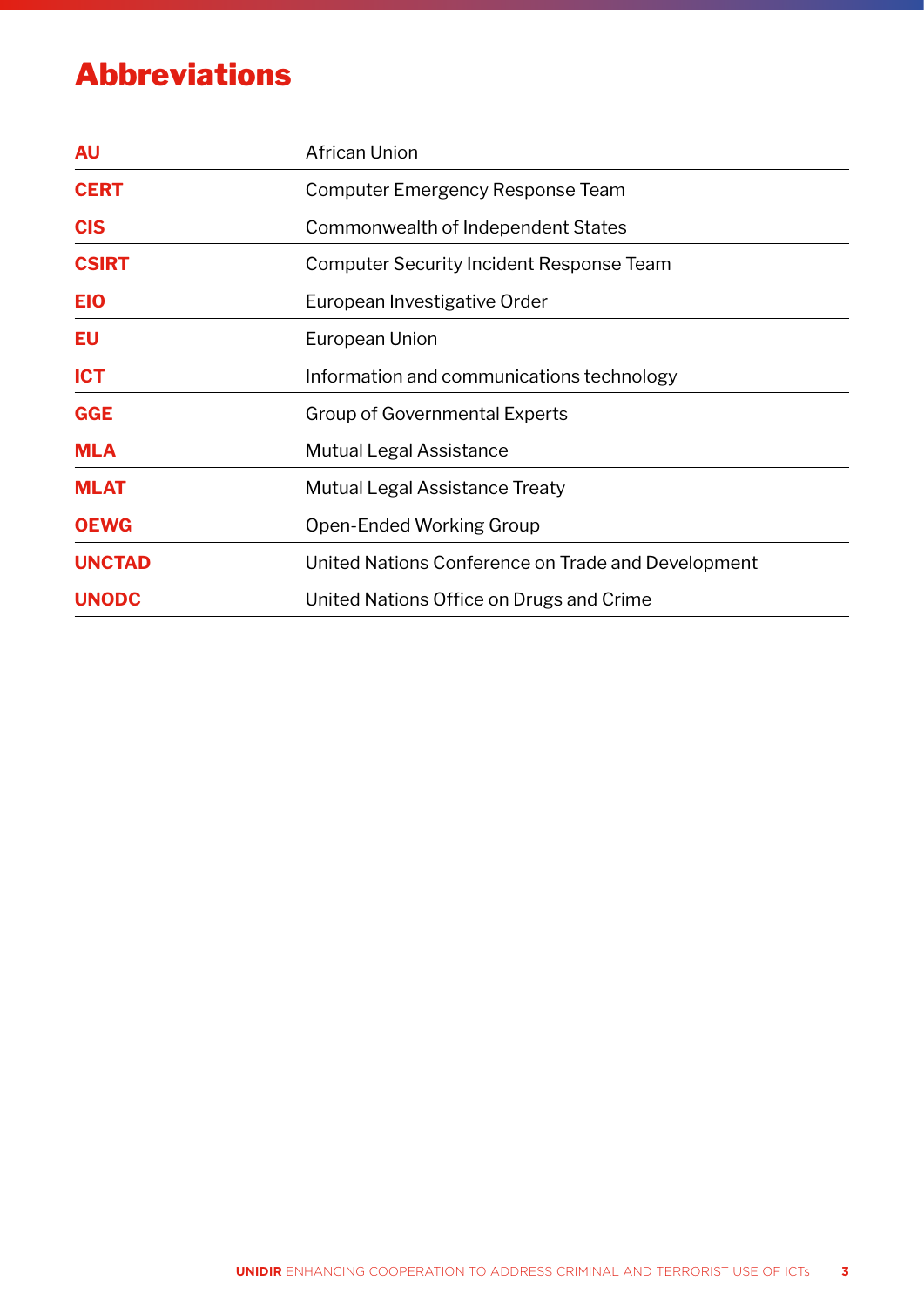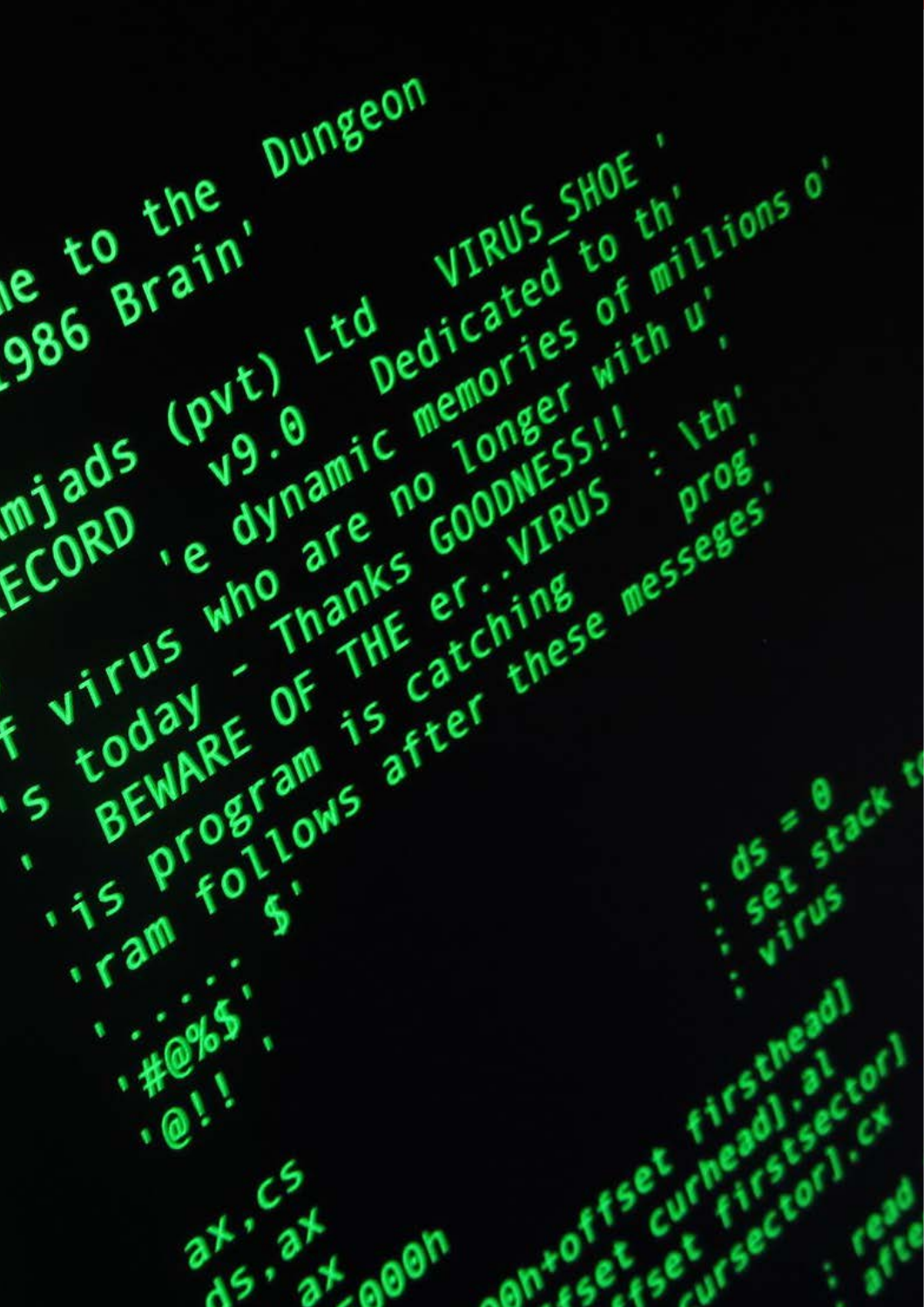### 1. Introduction

Rapid developments in information and communications technologies (ICTs) are swiftly transforming the world's societies and economies. Along with new opportunities and positive effects brought by this digital revolution, States are confronting new threats and new challenges to their polities. Indeed, as ICTs are becoming a fundamental aspect of societies and economies, their security is becoming more relevant to national security.<sup>1</sup> Unfortunately, ICTs are increasingly used for malicious ends, including for criminal and terrorist purposes,<sup>2</sup> which also entail recruitment, financing and propaganda. These malicious activities are increasingly worrisome phenomena not only at the domestic level, but also at the regional and international levels. Cybercrime is one of the most disruptive and economically damaging criminal activities.3 According to one estimate, \$945 billion is lost to cybercrime each year.<sup>4</sup> Terrorist use of ICTs is a constant threat, which could be characterized by multiple facets. Although there has not yet been a violent terrorist attack through cyberspace, it is considered to be "one of the most catastrophic known of the unknowns".5 It has long been recognized that there is a transnational dimension to most events and incidents relating to the criminal and terrorist use of ICTs. Indeed, given the borderless and anonymous nature of cyberspace interactions, criminals and terrorists can leverage the ubiquity that ICTs allow to successfully bypass and elude States' sovereignty.

Even though most cybercrime incidents do not have direct implications for international security, some could have an impact on it. Indeed, "this is increasingly shifting as cybercrime grows in frequency, magnitude, sophistication, and scope, targeting a variety of critical infrastructures and presenting risks for misperception, escalation, and the erosion of trust between States".<sup>6</sup> In this regard, the ability for a public authority to address a cyber incident rapidly and with the proper tools is key to assessing as soon as possible the nature and the perpetrators of the malicious event and putting in place adequate countermeasures to mitigate and respond to it. The State's capacity to investigate the nature of the incident is a vital component of avoiding misperceptions and misunderstandings that could trigger escalatory responses, which could endanger international peace and stability.

Given the transnational dimensions of these phenomena, and the chance that they could turn into threats to international security, the United Nations General Assembly approved without vote resolution 70/237, which welcomed the 2015 report of the United Nations Group of Governmental Experts (GGE) on Developments in the Field of Information and Telecommunications in the Context of International Security. The report includes a specific norm – norm D – on international cooperation to address criminal and terrorist use of ICTs. Namely, norm D affirms that:

<sup>1</sup> For example, in April 2021, the United States Department of Homeland Security declared that ransomware is a threat to National Security. Williams (2021). See also Mueller (2017); New Zealand (2020).

<sup>2</sup> WEF (n.d.); UNGA (2021b); International Institute for Counter-Terrorism (2021); ICT4Peace & UNCTED (2016).

<sup>3</sup> WEF (n.d.).

<sup>4</sup> Smith et al. (2020).

<sup>5</sup> Broeders et al. (2021).

<sup>6</sup> Hakmeh & Vignard (2021, 3).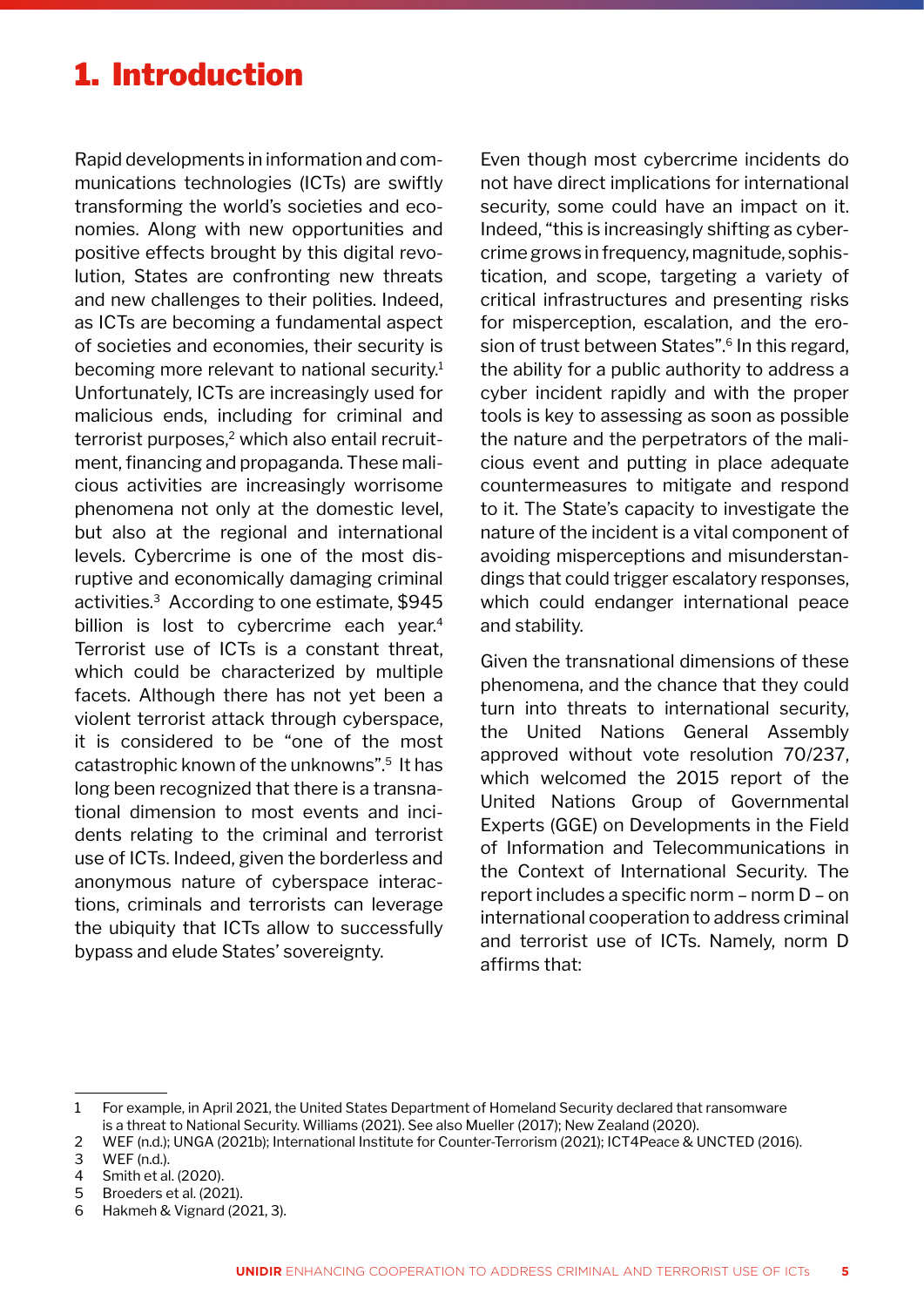States should consider how best to cooperate to exchange information, assist each other, prosecute terrorist and criminal use of ICTs and implement other cooperative measures to address such threats. States may need to consider whether new measures need to be developed in this respect.7

This topic has been further addressed by the General Assembly through two different processes. Alongside the GGE, the General Assembly convened, through resolution 73/27, an Open-Ended Working Group (OEWG) to further develop the rules, norms and principles of responsible behaviour of States. The reports of the last session of the GGE (2019–2021) and of the first OEWG both reaffirmed the achievements of resolution 70/237. In particular, the GGE report reaffirmed norm D and expanded on possible further actions:

States are encouraged to strengthen and further develop mechanisms that can facilitate exchanges of information and assistance between relevant national, regional and international organizations in order to raise ICT security awareness among States and reduce the operating space for online terrorist and criminal activities. Such mechanisms can strengthen the capacity of relevant organizations and agencies, while building trust between States and reinforcing responsible State behaviour. States are also encouraged to develop appropriate protocols and procedures for collecting, handling and storing online evidence relevant to criminal and terrorist use of ICTs and provide assistance in investigations in a timely manner, ensuring that such actions are taken in accordance with a State's obligations under international law.8

The OEWG report recognized that, "[t]he continuing increase in incidents involving the malicious use of ICTs by State and non-State actors, including terrorists and criminal groups, is a disturbing trend. Some non-State actors have demonstrated ICT capabilities previously only available to States."9

Despite the international community being aware of the risks of criminal and terrorist use of ICTs, there are still some problems in the operationalization of norm D. This report identifies challenges and proposes actionable options to United Nations Member States to enhance international cooperation to address criminal and terrorist use of ICTs.

#### **1.1 Framing the problems and methodological aspects**

At the global level, there are multiple sources of concern regarding international cooperation on criminal and terrorist use of ICTs. The unresolved challenges, including the lack of a harmonized international legal framework, may have detrimental consequences for effective cooperation, and, in turn, for international peace and stability.<sup>10</sup> For example, the lack of coordinated and global approaches to tackle malicious use of ICTs may trigger incoherent national policy responses that could prove to be ineffective in curbing the magnitude of the threat.<sup>11</sup> A State that encounters problems getting access to data in other jurisdictions may adopt laws that require service providers that have a presence in the State to hold data on servers within its sovereign territory.<sup>12</sup> This form of unilateral policy may further fragment cyberspace, causing additional erosion of trust in the international system. In recent decades, States have increasingly adopted policies on data localization (see Figure 1). The outcomes of this approach are contrary to the spirit stressed in the 2010 GGE report:

12 Wu (2021).

 <sup>7</sup> UNGA (2015, para. 13(d)).

 <sup>8</sup> UNGA (2021a, para. 33).

 <sup>9</sup> UNGA (2021b, para. 16).

<sup>10</sup> Hakmeh & Vignard (2021); Tropina (2020, 148–160).

<sup>11</sup> Hakmeh & Vignard (2021).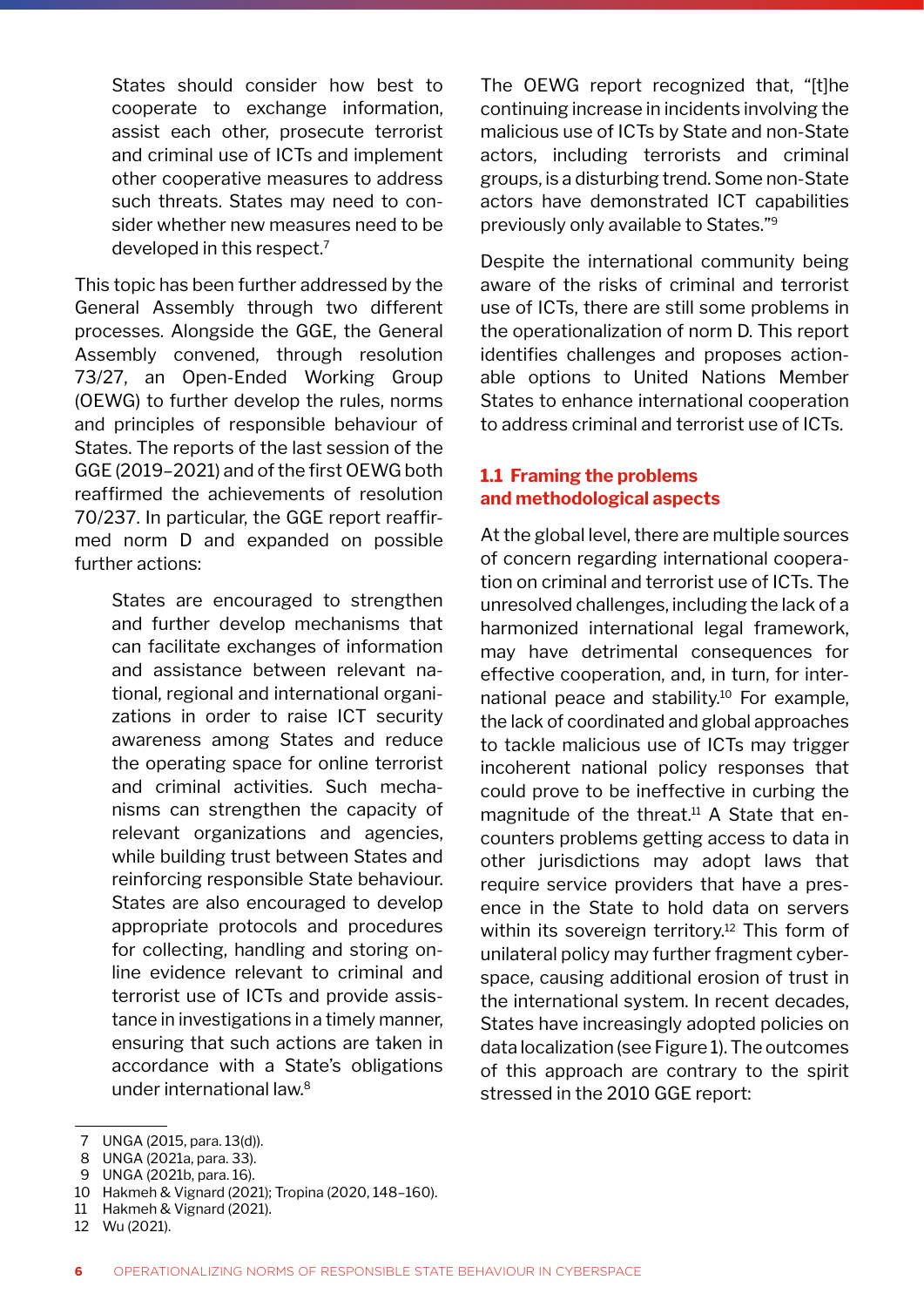The risks associated with globally interconnected networks require concerted responses. Member States over the past decade have repeatedly affirmed the need for international cooperation againstthreats in the sphere of ICT security in

order to combat the criminal misuse of information technology, to create a global culture of cybersecurity and to promote other essential measures that can reduce risk.13



**Figure 1.** Increase in data-localization measures globally, 1960–2015 Source: Wu (2021).

Notwithstanding the great division on how best to address criminal and terrorist use of ICTs, there is a new global initiative that aims to counter these threats. In December 2019, the United Nations General Assembly passed resolution 74/247, in which it decided:

to establish an open-ended ad hoc intergovernmental committee of experts, representative of all regions, to elaborate a comprehensive international convention on countering the use of information and communications technologies for criminal purposes, taking into full consideration existing international instruments and efforts at the national, regional and international levels on combating the use of information and communications technologies for criminal purposes, in particular the work and outcomes of the openended intergovernmental Expert Group to Conduct a Comprehensive Study on Cybercrime.14

The committee of experts will have its first substantial session in January 2022 and aims to reach a consensus on a convention that would open a new phase for the harmonization of national and regional legislation and legal frameworks. Nevertheless, the process leading to a possible final convention could be long, and its success should not be taken for granted due to diverging views on many aspects of the topic among the Member States.<sup>15</sup> At the same time, the new OEWG (2021–2025) will also keep on addressing the

<sup>13</sup> UNGA (2010, para. 12).

<sup>14</sup> UNGA (2019, para. 2).

<sup>15</sup> Walker (2021). The preliminary agenda foresees the consideration and adoption of the convention by the General Assembly at its Seventy-Ninth Session, in 2024. See UNGA (2020).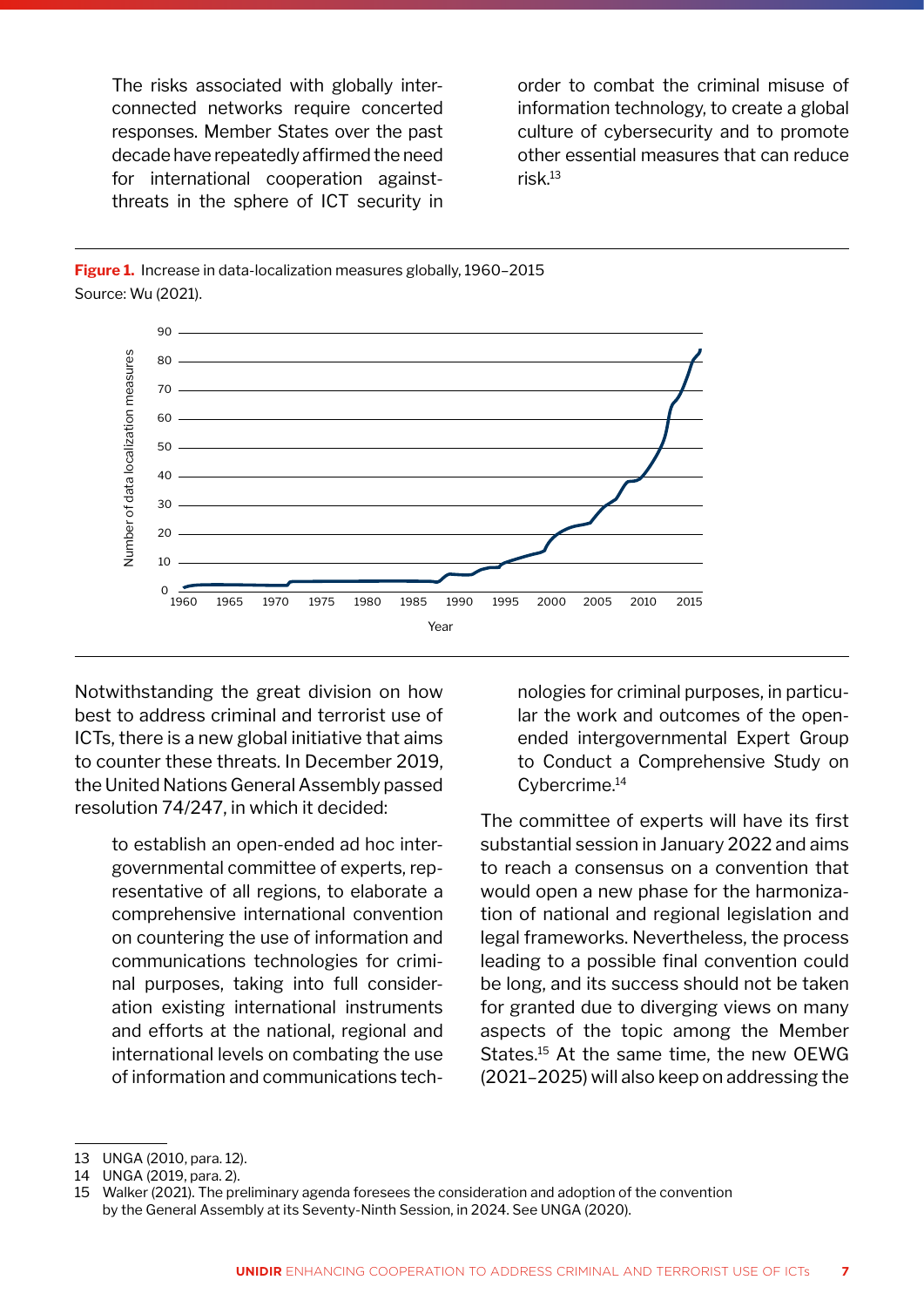interplay between international security and cybercrime, with a view to promoting common understandings on "existing and potential threats in the sphere of information security, inter alia, data security, and possible cooperative measures to prevent and counter such threats".16 Meanwhile, as pointed out in norm D, States shall strengthen and further develop mechanisms that can facilitate rapid exchanges of information and assistance.

The operationalization of norm D could include a vast variety of tools and mechanisms. Therefore, based on scoping interviews carried out during the preliminary research phase, this report focuses on information exchange and the handling of electronic evidence, which are two critical aspects of effective cooperation between States in cases of investigation and prosecution.17 It does not offer a comprehensive overview of all the possible challenges and solutions in operationalizing norm D.

This report looks at current problems involving information exchange and handling electronic evidence at three distinct levels implicit in international cooperation: legal, operational and human. The legal level concerns the frameworks and mechanisms that permit collaborative initiatives among different States, including the legislative maturity to address certain criminal and terrorist offences. The operational level refers to the investigative and prosecutorial activities carried out by law and enforcement agencies and justice authorities. The human level looks at the knowledge and skills of officers and practitioners working in the field of international cooperation. The report proposes options for operationalizing information exchange and transferring electronic evidence that public authorities may implement to enhance effective cooperation in investigations regarding criminal or terrorist use of ICTs.

This report first looks at the challenges and difficulties that States are experiencing when engaging in these requests for assistance (section 2). Subsequently, it proposes operationalizable options that States may adopt to facilitate rapid information exchange and transfer of electronic evidence (section 3).

From a methodological standpoint, the research relied on three main methods:

- 1. Review of existing literature, instruments and legal frameworks on cooperative instruments for investigations of criminal or terrorist use of ICT
- 2. Targeted semi-structured interviews with cybercrime and cyberterrorist experts
- 3. A multi-stakeholder dialogue, which convened representatives of United Nations Member States, officers of intergovernmental organizations, legal and law enforcement personnel, and private sector representatives to discuss the challenges and opportunities of international cooperation in the investigation and prosecution of criminal and terrorist use of ICTs.

<sup>16</sup> UNGA (2021c, 1). See also Hakmeh & Vignard (2021).

<sup>17</sup> Electronic evidence can be non-volatile or volatile. Non-volatile evidence is stored on hardware (from a smartphone to a server). Volatile evidence is temporary stored on hardware but is then deleted once the power source is removed. Therefore, it must be acquired while it exists and then stored on hardware to be used for investigative or prosecuting purposes. This report adopts the Council of Europe definition of electronic evidence, which is "any evidence derived from data contained in or produced by any device, the functioning of which depends on a software program or data stored on or transmitted over a computer system or network". See Council of Europe (2019).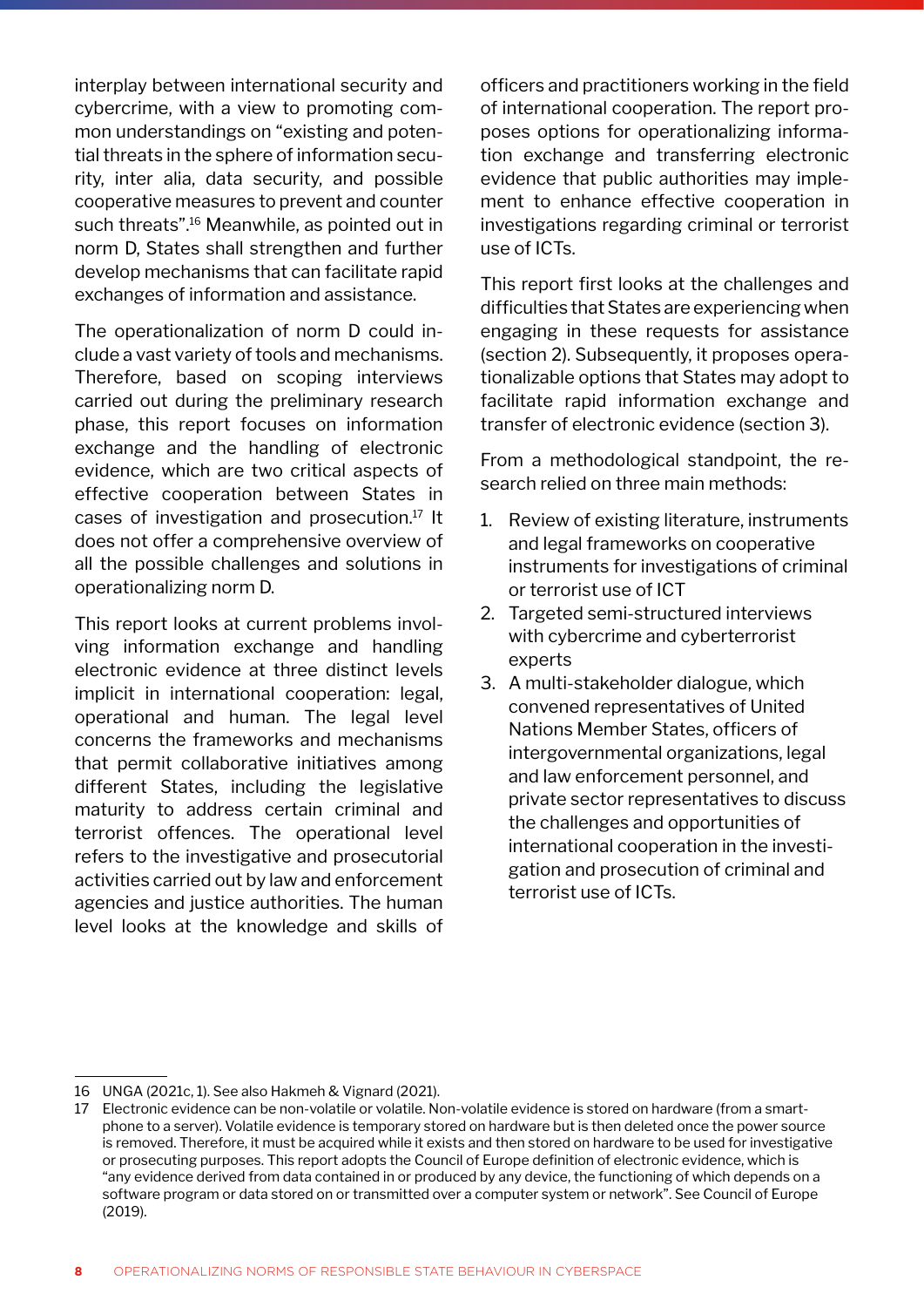#### **1.2 Multilateral tracks to investigate and prosecute**

States and the international community at large have been working on tackling cyber threats for at least three decades. Due to the borderless nature of most of the malicious uses of ICTs, States have been engaged in developing instruments that could support investigations and prosecutions beyond their

polity. However, due to a lack of global consensus on a universal harmonized legal framework for addressing criminal and terrorist use of ICTs, there are multiple regional, bilateral and sometimes unilateral solutions to address these threats.18 This fragmented international landscape hinders rapid and effective investigation and prosecution of criminal and terrorist use of ICTs.

#### **Box 1. Council of Europe Convention on Cybercrime**

The Council of Europe Convention on Cybercrime, also known as the Budapest Convention, was adopted in November 2001 and entered into force in July 2004. Despite being developed by the Council of Europe, the Convention is open to all States in the world, and it is currently the most comprehensive and widely signed legally binding international treaty on this topic: 66 States have ratified the Convention, and a further 11 have signed it or been invited to accede.

As the sole legally binding international instrument on cybercrime, the principal objectives of the Budapest Convention are threefold:

- 1) harmonizing national legal frameworks
- 2) supporting cybercrime investigation
- 3) enhancing international cooperation to combat cybercrime In addition, the Convention provides guidance for countries to develop comprehensive national legislation against cybercrime and serves as an international cooperation framework between the States parties. However, given the fact that there are some States that consider the Convention as a product of certain States, its international impact remains limited to a selection of countries.

Initiatives concerning criminal use of ICTs include the 2001 Council of Europe Convention on Cybercrime (Budapest Convention, see Box 1), the 2013 European Union (EU) Directive on Attacks against Information Systems, the League of Arab States Model Law and the 2010 Arab Convention on Combating Information Technology Offences (see Box 2), the 2014 African Union (AU) Convention on Cybersecurity and Data Protection, the 1992 Organization of American States (OAS) Inter-American Convention on Mutual Legal Assistance in Criminal Matters, the 2002 Commonwealth Model Law on Computer and Computer Related Crime, and the 2001 Commonwealth of Independent States (CIS) Agreement on Cooperation in Combating Offences related to Computer Information (see Box 3).

<sup>18</sup> Tropina (2020, 148–160).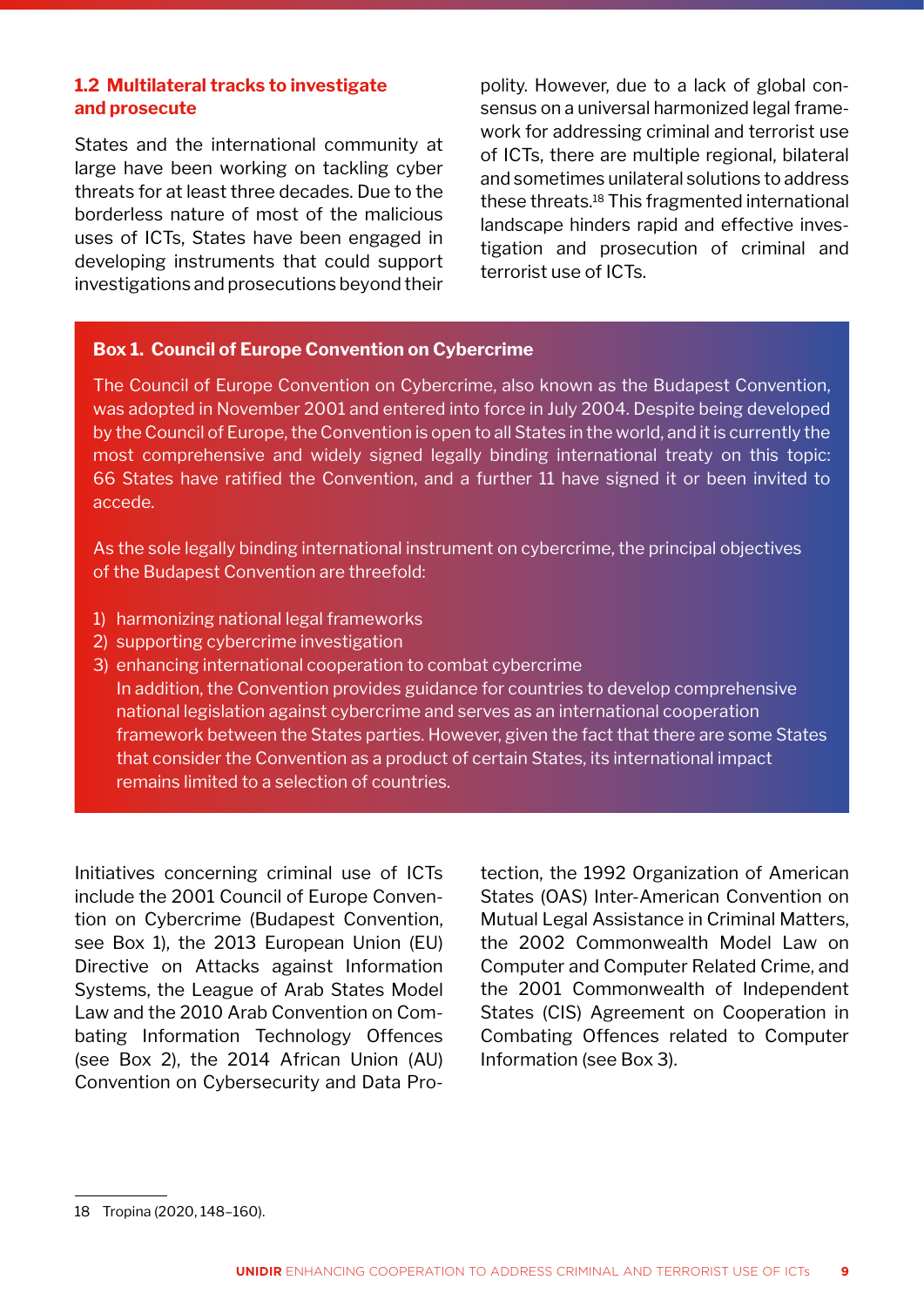#### **Box 2. Commonwealth of Independent States Agreement on Cooperation in Combating Offences related to Computer Information**

In 2001, the Commonwealth of Independent States (CIS) adopted the Agreement on Cooperation in Combating Offences related to Computer Information, which aims to establish a legal framework for cooperation among States parties in combating offences related to computer information. The Agreement was signed by most of the CIS member States and entered into force on 14 March 2002.

The Agreement calls on its States parties to adopt necessary organizational and legal measures to implement the Agreement's provisions as well as to harmonize national cybercrime legislation. Within the framework of the Agreement, cooperation is to be carried out directly between the competent authorities of States parties and on the basis of requests for assistance made by these authorities. The cooperation between States parties includes information exchange on the prevention, detection, suppression, uncovering and investigation of offences relating to computer information (Article 5a). An offence related to computer information is defined by the Agreement as a criminal act of which the target is computer information.

All these instruments have taken stock of the Budapest Convention and further developed regional approaches to the malicious use of ICTs. Nevertheless, only the Budapest Convention, the Arab Convention and the CIS Agreement have established mechanisms for cooperation on what concerns electronic evidence.19

#### **Box 3. Arab Convention on Combating Information Technology Offences**

The objective of the Arab Convention on Combating Information Technology Offences is to enhance cooperation between Arab States in combatting information technology offences with a common criminal approach. The Convention was opened for signature in 2010 by member States of the League of Arab States. It has been signed by all 22 member States and 11 of them have ratified it.<sup>20</sup> It entered into force on 7 February 2014.

(Article 34); and guarantees the presence of a specialized body in each State party to collect The text of the Convention lays out different categories of information technology offence to which it applies, procedural provisions, as well as legal and judicial cooperation mechanisms between States parties. With regards to cooperation on digital evidence, the Convention calls on the parties to provide assistance to each other to the fullest extent for the purpose of gathering electronic evidence of offences (Article 32); outlines procedures for mutual assistance requests evidence in electronic form (Article 43). Within the cooperation framework, one party may request another to investigate, access, seize, secure or disclose the stored information technology information located within the territory of the party from which assistance is requested (Article 39).

<sup>19</sup> Tropina (2020, 148–160).

<sup>20</sup> The Arab states that have ratified the Convention include Algeria, Bahrain, Egypt, Iraq, Jordan, Kuwait, Oman, Palestine, Qatar, Sudan, and the United Arab Emirates, as of 27 October 2021.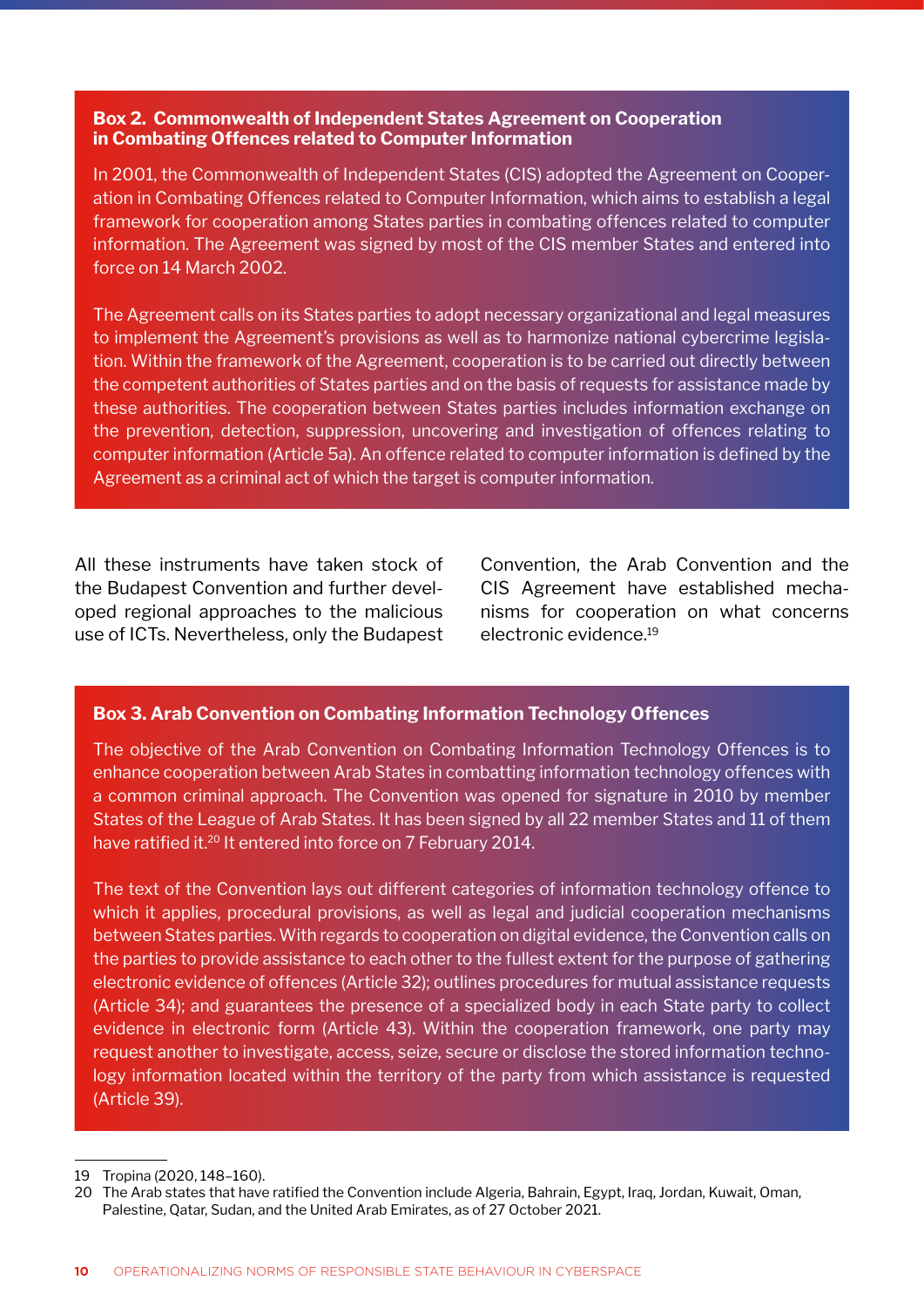On the global multilateral level, in 2010 the United Nations initiated a Comprehensive Study on Cybercrime, which was eventually published in 2013 and served as the basis for developing a global harmonization of existing legal frameworks. As mentioned above, in 2019, building on the Comprehensive Study, the General Assembly decided to establish an open-ended ad hoc intergovernmental committee of experts to elaborate a comprehensive international convention on countering the use of ICTs for criminal purposes (Cybercrime Ad Hoc Committee). However, it remains to be seen if this committee will agree upon new tools and mechanisms for expedited assistance and cooperation in investigations of criminal or terrorist use of ICTs.

Regarding the terrorist use of ICTs, norm D specifies that it includes "recruitment, financing, training and incitement purposes, planning and coordinating attacks and promoting their ideas and actions, and other such purposes".21 Relevant international instruments already criminalize certain practices. Among them at the United Nations level are the 1999 International Convention for the Suppression of the Financing of Terrorism and the 2000 Convention against Transnational Organized Crime. Other international instruments include the 2005 Council of Europe Convention on the Prevention of Terrorism, the 2017 EU Directive on Combating Terrorism, the 2016 EU Network and Information System (NIS) Security Directive, the 1999 AU Convention on the Prevention and Combating of Terrorism, the 2002 Inter-American Convention against Terrorism, and the 2007 Association of Southeast Asian Nations (ASEAN) Convention on Counter Terrorism. However, there is not – for the time being – an international treaty or convention that globally addresses harmonization and international cooperation in countering terrorist use of ICTs.

Yet, legal frameworks developed in the field of criminal use of ICTs can also be used to address certain kinds of terrorist offence. In fact, public authorities can rely on the combination of incriminated terrorist activities and specific provisions against cybercrime to tackle terrorist use of ICTs.<sup>22</sup> Therefore, for these cases, States can rely on cooperation mechanisms developed in the context of bilateral or multilateral agreements that address cybercrime. For example, cooperation and assistance among States regarding certain cyber aspects of terrorism are covered in the Budapest Convention. The provisions listed in this Convention can be applied regardless of how the act of terrorism is committed.<sup>23</sup>

<sup>21</sup> UNGA (2021a, para. 31).

<sup>22</sup> Couzigou (2019); Bodin et al. (2015).

<sup>23</sup> Sieber (2006, 395–449).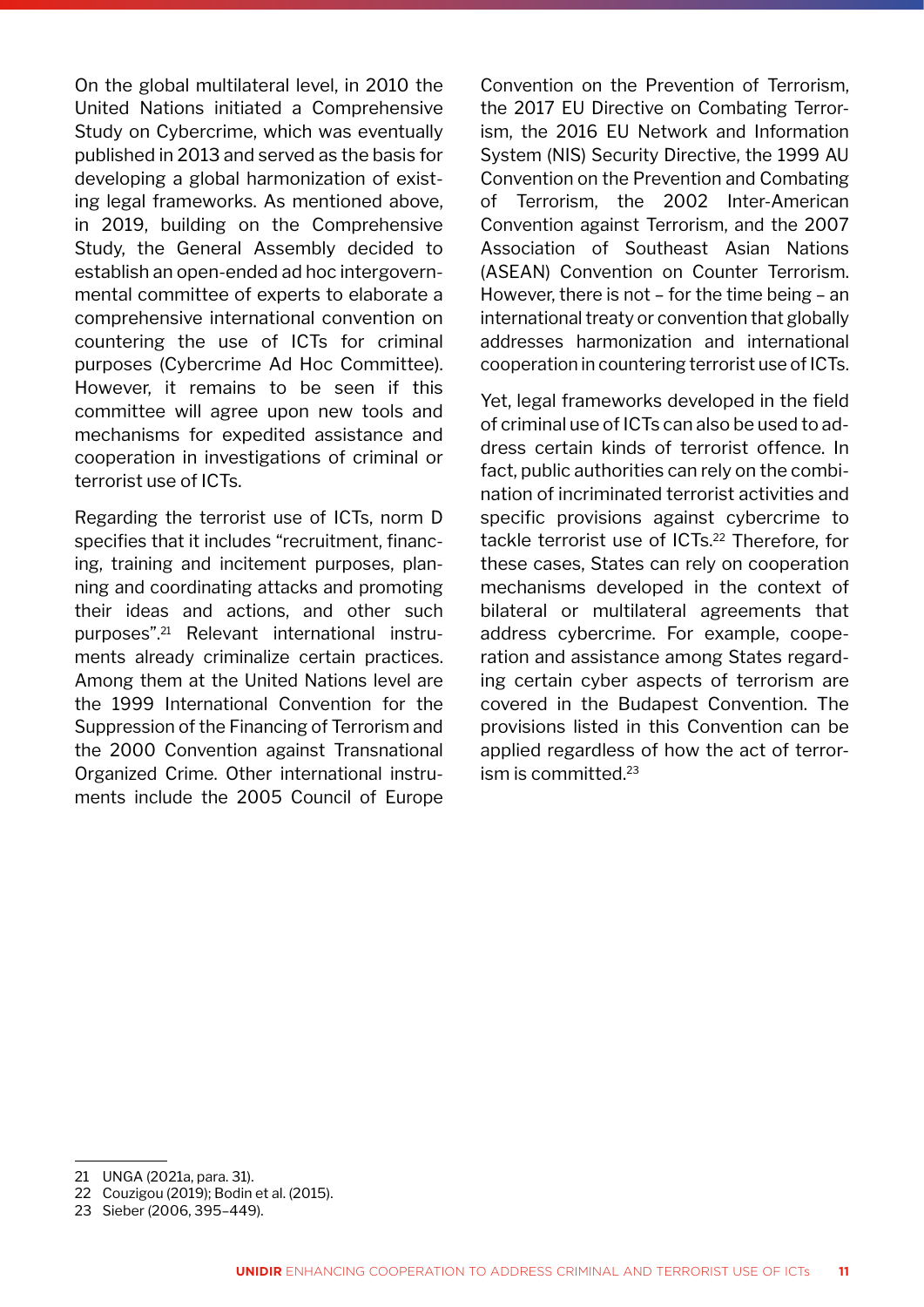### 2. Existing challenges to international cooperation

For all types of malicious use of ICTs that States address, there are some concrete problems and challenges that hamper rapid and effective international cooperation. This report focuses, in particular, on those challenges regarding information exchange and the transferring of electronic evidence on three distinct levels:

- 1. Legal
- 2. Operational
- 3. Human

The following three subsections illustrate each of these different clusters of challenges in turn.

#### **2.1 Legal**

Given the borderless nature of the malicious activities under consideration, one of the most relevant aspects for international cooperation is the legal framework that permits collaborative initiatives among different States. The possibility to investigate and prosecute, which includes the exchange of information and electronic evidence, is strictly dependent on the jurisdiction; criminal or terrorist use of ICTs may involve more than one.24

There are three main sources of legal challenge relating to international cooperation in investigating criminal and terrorist use of ICTs:

- 1. Various levels of legislative maturity
- 2. Different understandings of the offences
- 3. Legislative inertia

#### 2.1.1. Legislative maturity

According to the United Nations Conference on Trade and Development (UNCTAD), 154 States (79 per cent of Member States) have enacted cybercrime legislation. However, adoption patterns vary by region; Europe has the highest adoption rate (93 per cent) and Asia and the Pacific the lowest (55 per cent).25 These trends cause significant challenges to extending requests for assistance in investigating and prosecuting crime within and outside a region. As pointed out by the Comprehensive Study on Cybercrime:

Fragmentation at the international level, and diversity of national cybercrime laws, may correlate with the existence of multiple instruments with different thematic and geographic scopes. While instruments legitimately reflect sociocultural and regional differences, divergences in the extent of procedural powers and international cooperation provisions may lead to the emergence of country cooperation "clusters" that are not always well suited to the global nature of cybercrime.26

More recent academic research has claimed that, "the regional solutions, including the Council of Europe Convention and other instruments have not yet solved the problem of harmonization of procedural instruments and international cooperation in criminal investigations to a degree that would allow a fast transborder data exchange".27 Transferring electronic evidence and information is mainly done through pre-existing bilateral or multilateral treaties, agreements or memoranda of understanding among States. The most common form of these legal bases is

<sup>24</sup> Brenner (2006, 189–206).

<sup>25</sup> UNCTAD (n.d.).

<sup>26</sup> UNODC (2013, xi).

<sup>27</sup> Tropina (2020, 155).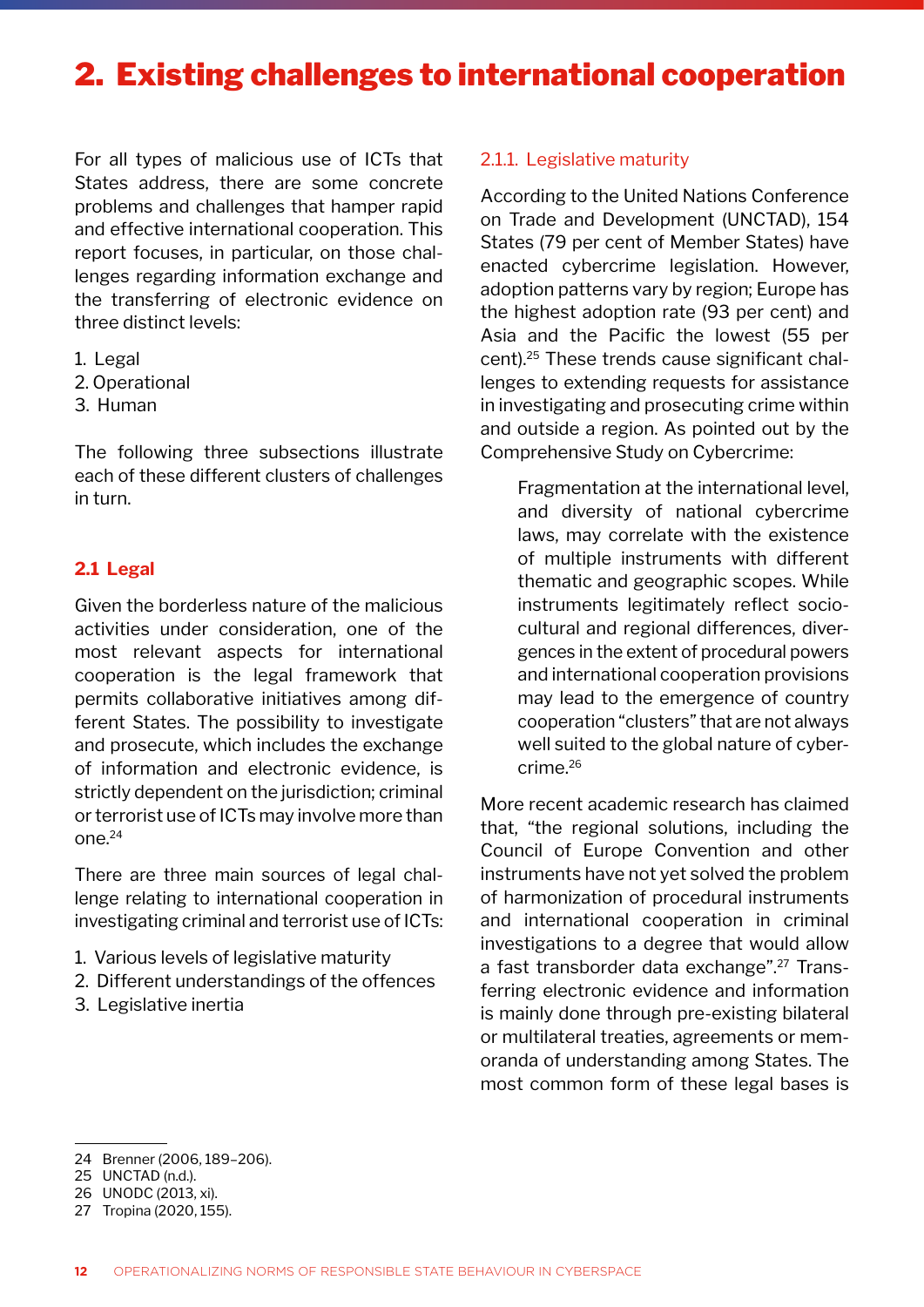the so-called Mutual Legal Assistance Treaty (MLAT), which establishes "treaty based reciprocal obligations to provide legal assistance, developed as evidence gathering tools in regard to specific transnational crime" (see box 4).<sup>28</sup> Therefore, a State's capacity to cooperate in investigating and prosecuting criminal or terrorist use of ICTs depends also on the number and nature of its MLATs.<sup>29</sup> The lack of a proper domestic legislative maturity to tackle malicious use of ICTs and to engage in international assistance requests is thus detrimental for effective cooperation.

#### **Box 4. Mutual legal assistance**

Mutual legal assistance (MLA) in criminal matters is a process through which States seek and provide assistance to other States in servicing judicial documents and gathering evidence for use in criminal cases. It is generally governed by a mutual legal assistance treaty or authorized by domestic legislation.

MLA is particularly essential in the fight against cross-border crimes such as cyber-related crimes, by facilitating transborder access to electronic evidence. The Budapest Convention is the only international instrument including MLA provisions in cybercrime cases. For instance, the Convention invites its States parties to provide mutual assistance to the widest extent possible in the investigation or prosecution of cyber-related criminal offences (Article 25), in addition to outlining procedures for mutual assistance requests in the absence of applicable international agreements (Articles 27 and 28).

#### 2.1.2 Different understandings of the offences

Having legislative measures as well as assistance agreements or treaties may not be sufficient for effective international cooperation on these matters. Lack of compatible conceptualization and harmonization concerning offences can be a potential hindering factor for the exchange of information or electronic evidence. In this case, the two types of malicious use of ICTs mentioned in norm D, criminal and terrorist, hold different connotations. For criminal use of ICTs, there are more chances to overcome a lack of a full harmonization of offences: as affirmed in the Comprehensive Study on Cybercrime, "a key factor in establishing dual criminality is the

substantive underlying conduct, and not the technical terms or definitions of the crime in national laws".30

The case of terrorist use of ICTs is different. This concept poses conceptualization conundrums that can have far-reaching consequences for cooperation. Depending on the scope of the understanding of what "terrorist" refers to, for example – if it includes preliminary activities or only the execution of the attack (with digital or physical effects?) – different legal frameworks may not meet the principle of dual criminality. Thus, the concept of terrorism, characterized by political differences and multiple facets, remains a challenging topic for cooperation.31

<sup>28</sup> Boister (2018, 313).

<sup>29</sup> For example, as of October 2021, the United States had 70 MLATs with other countries and regional organizations. See US Department of States (2021).

<sup>30</sup> UNODC (2013, 202).

<sup>31</sup> Broeders et al. (2021); Couzigou (2019).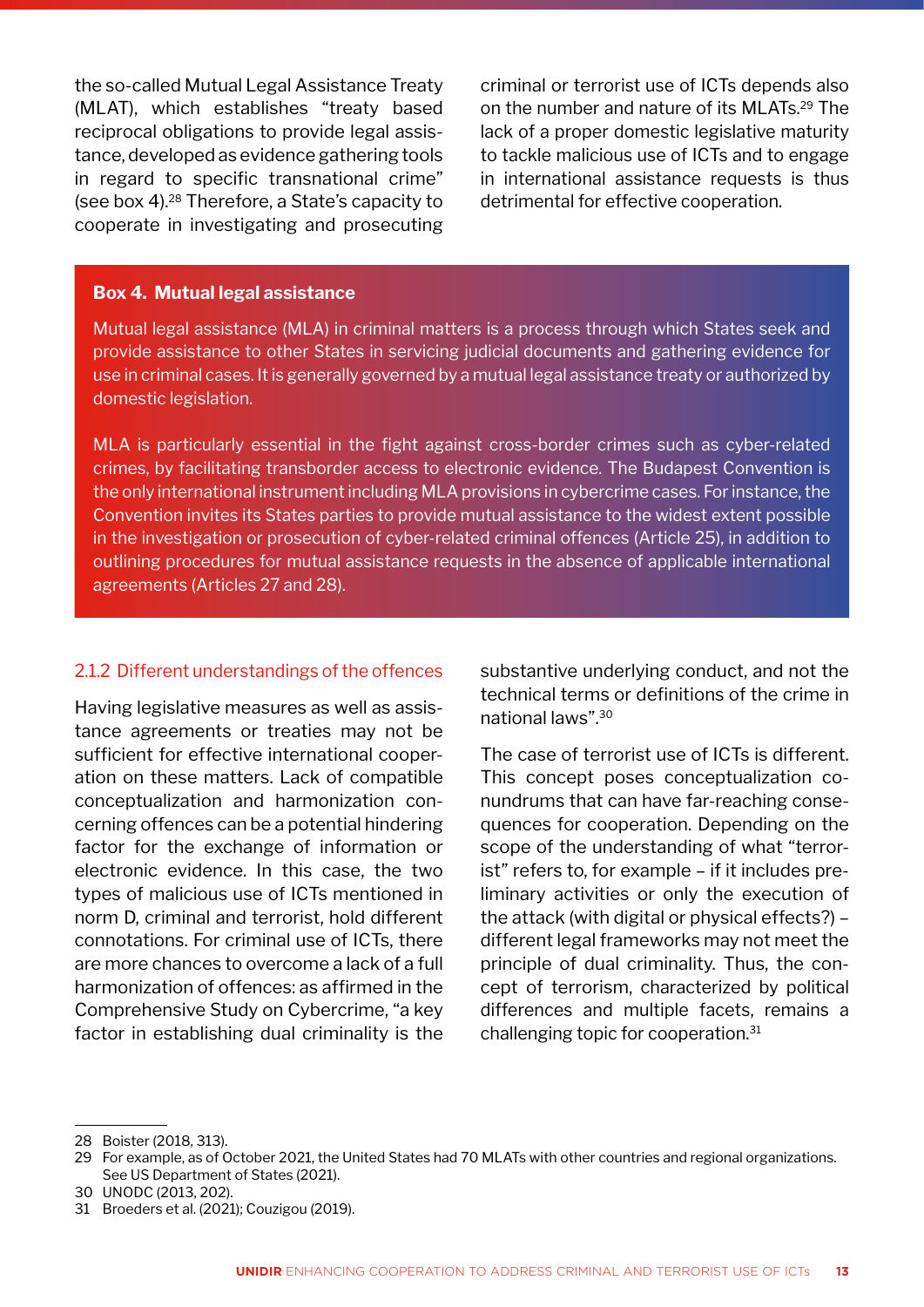#### 2.1.3 Legislative inertia

The slow pace of legislative processes in developing, updating and harmonizing the domestic legal framework to address the criminal and terrorist use of ICTs adequately is the third legal problem with a direct impact on international cooperation. Given the speed of developments in ICTs, in order to have effective assistance among States, the legal framework of each country must be frequently (re)evaluated and updated to tackle new challenges and threats. In fact, the delay between identifying a new malicious use of ICTs and amending or designing legislation is critical. The process can be long, and it is usually composed of three steps: recognition of a new malicious use of ICTs; identification of gaps in the penal code; and drafting new legislation.32 For example, it is said that most States do not yet have effective legislative solutions to address the growing worrisome phenomenon of deepfakes, which is considered to have implications for the security and stability of the international system.<sup>33</sup>

#### **2.2. Operational**

This subsection analyses the main challenges regarding the operational aspects of the mechanisms of cooperation among States concerning information exchange and the transfer of electronic evidence. In particular, it focuses on problems related to:

- 1. Mechanisms of cooperation
- 2. Handling of electronic evidence
- 3. Resources

#### 2.2.1. Mechanisms of cooperation

States can share information or request data from other States through different channels. Among the most common are points of contact, such as 24/7 networks, for direct law enforcement cooperation (for information exchange), and requests for mutual legal assistance (MLA, for requesting electronic evidence). There critical challenges related each.

- i. Concerning points of contact, the existence of multiple networks can generate confusion regarding which network or contact points to reach out to in case of an incident.34 Globally, there are multiple 24/7 networks with overlapping outreach (G7 24/7 Cybercrime Network; 24/7 Network of Contact Points at Europol; Interpol National Central Bureau NCB for I-24/7; Budapest Convention 24/7 Points of Contact). In some cases, a State has different contact points in various agencies or institutions.<sup>35</sup>
- ii. MLAs are the most common tools for requesting access to electronic evidence located abroad.<sup>36</sup> Nevertheless, there is a general understanding that the MLA process is outdated, bureaucratic and often inefficient.<sup>37</sup> The most common problems encountered by State authorities when they write or process an MLA are the following:
	- a. The formalism and length of the process: the MLA must follow formal protocols.38 On average an MLA request takes around 150 days (about 5 months) to be processed by the receiving State.<sup>39</sup>

36 James & Gladyshev (2016, 18).

- 38 UNODC (n.d.a).
- 39 UNODC (2013).

<sup>32</sup> ITU (2012).

<sup>33</sup> UNIDIR (2021a).

<sup>34</sup> UNIDIR (2021b); Author's interview with an anonymous cybersecurity expert, 1 September 2021.

<sup>35</sup> UNODC (2013).

<sup>37</sup> UNIDIR (2021b); Boister (2018); Osula (2015, 1–4).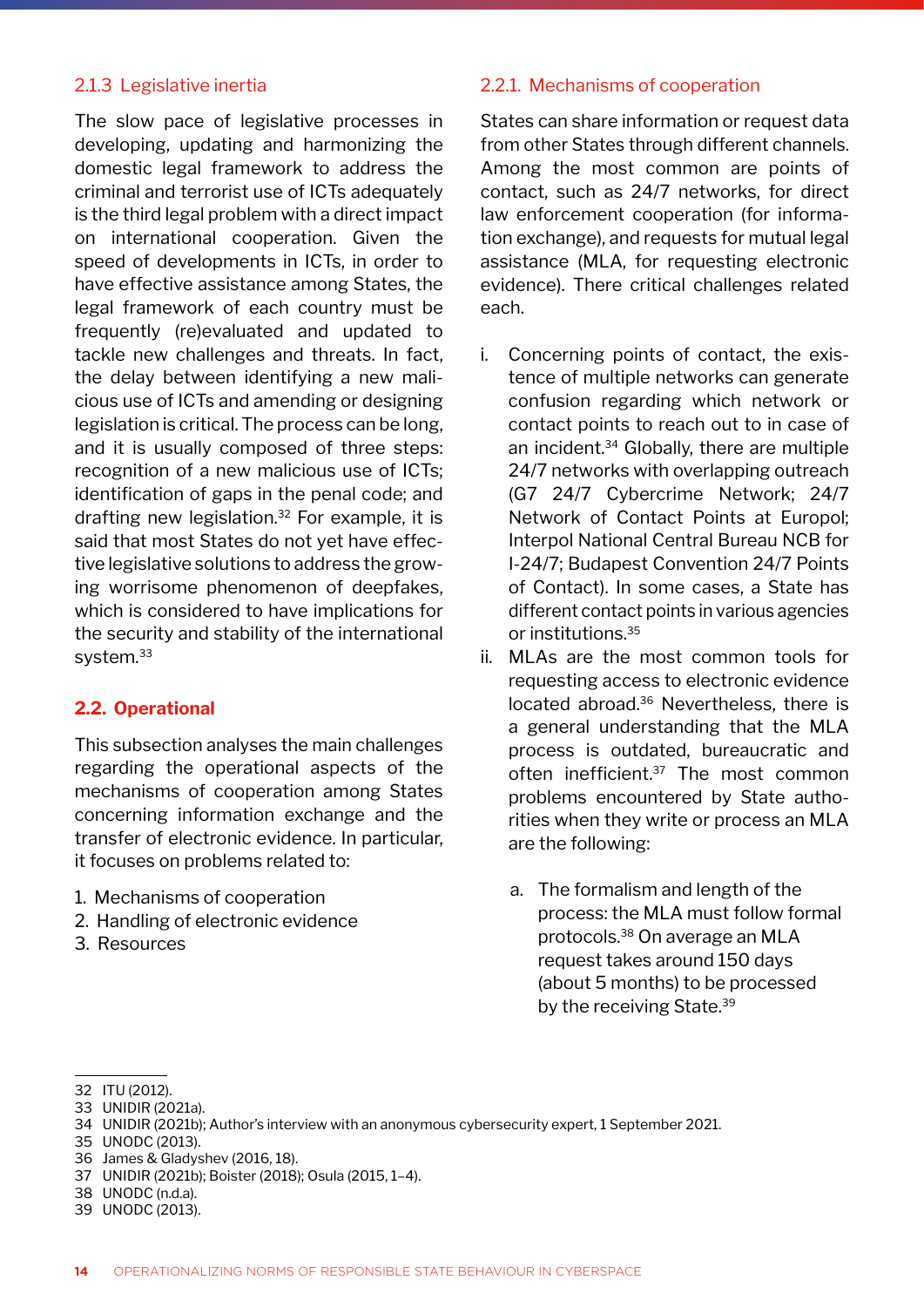- b. In certain cases, the MLA request must be written in a language that is acceptable to the receiving State.40
- c. The data requested is not in the territorial jurisdiction of the receiving State, but it is in a third country.<sup>41</sup>
- d. The receiving State does not respond or does not provide all the information or data requested. 42
- e. Not all countries provide clear guidelines on how to write an MLA request.43

#### 2.2.2 Handling of electronic evidence

Ensuring data authenticity and integrity is key for investigative and prosecutorial purposes. If the data is altered, tampered with, modified or even deleted, then the investigation or prosecution can be compromised. During the investigative and prosecutorial phases, public authorities need to collect evidence from other countries. The requesting State must rely on the requested actor (either another public authority or a service provider) to collect or handle and then transfer the digital data. Challenges in this phase can relate to data-retention policies; to the existence of a non-disclosure clause to customers or clients;<sup>44</sup> and to the methods to ensure digital evidence authenticity.45 The subsequent phase concerns transferring the data from the requested to the requesting State. This phase is less critical than the first, as it is a customary practice to transmit digital evidence through secured and encrypted channels (e.g. agency

emails, trusted or on-premise file-hosting services)<sup>46</sup> or stored on physical media and handed over to the requesting State.<sup>47</sup> Supporting documentation with the chain of custody is generally provided.48

#### 2.2.3 Resources

International cooperation for investigations concerning criminal and terrorist use of ICTs requires resources allocated to this specific task. However, not all States have the human capacity, a sufficient budget or a dedicated institutional structure to deal with cybercrime.49 The lack of resources may lead States to prioritize specific investigations over others, with negative consequences for international cooperation in the field of criminal and terrorist use of ICTs. For example, an MLA request that contains no connection with any domestic investigation in the requested State may not be considered a priority.50

#### **2.3 Human**

Finally, this subsection identifies challenges concerning the human element, particularly the level of knowledge and skills of practitioners who must deal with international requests for accessing information or electronic evidence. At this level, there are two main clusters of problem:

- 1. Lack of knowledge regarding tools and processes
- 2. Lack of skills concerning specific tasks

44 Rodriguez & Molina Granja (2017).

- 48 Author's interview with an anonymous cybersecurity expert, 2 September 2021.
- 49 UNODC (n.d.a); Interpol (2021).
- 50 UNIDIR (2021b).

<sup>40</sup> Boister (2018).

<sup>41</sup> UNIDIR (2021b).

<sup>42</sup> James & Gladyshev (2016).

<sup>43</sup> UNODC (n.d.a).

<sup>45</sup> Cryptographic algorithms (such as MD5 or SHA256) are commonly used to prove digital evidence authenticity and integrity. However, there are cases of disagreement among public authorities from different countries on what digital forensic tools to use for the investigation. Author's interview with Sergey Golovanov and Anastasiya Kazakova, 8 October 2021.

<sup>46</sup> Author's interview with Sergey Golovanov and Anastasiya Kazakova, 8 October 2021.

<sup>47</sup> UNIDIR (2021b).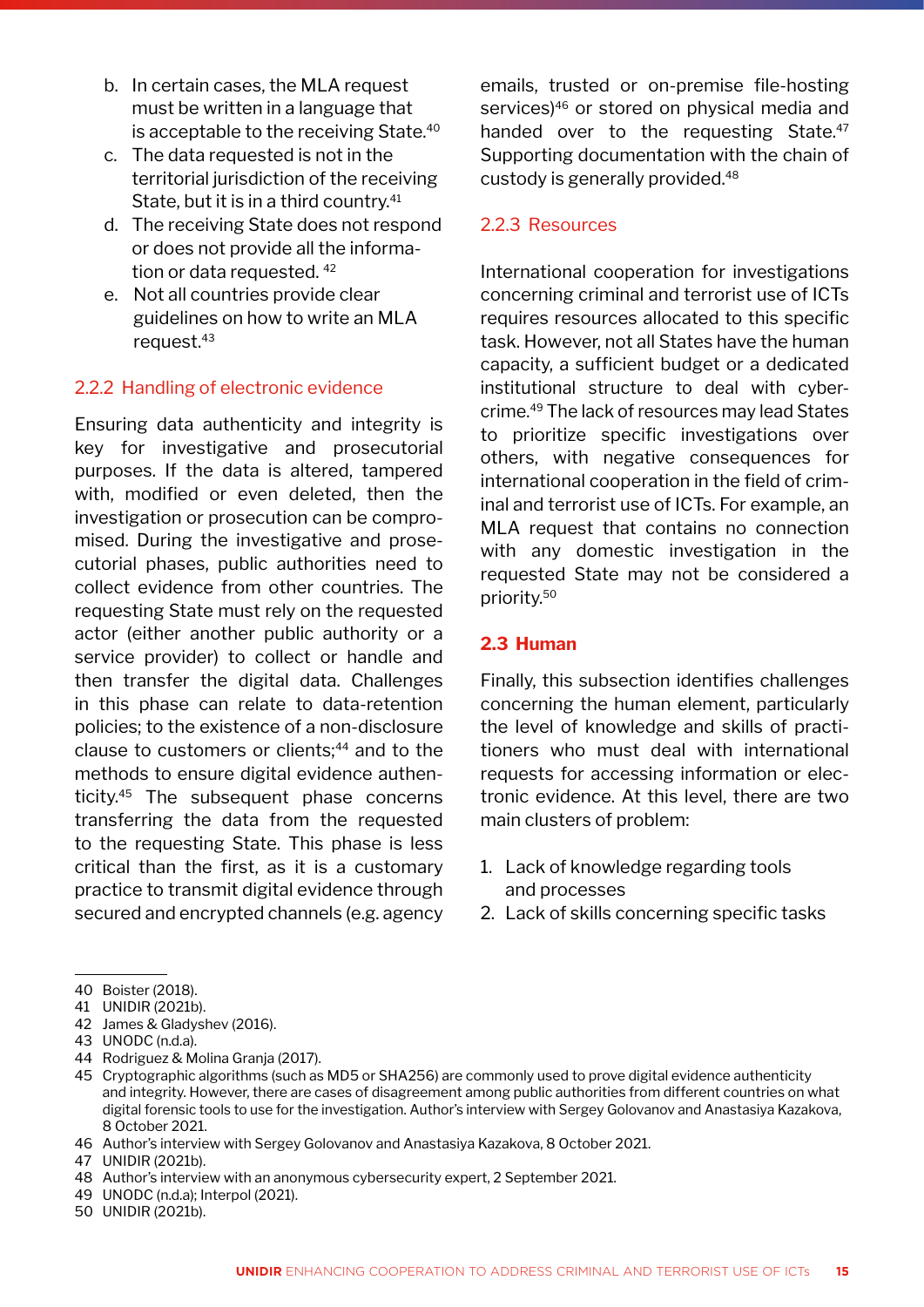#### 2.3.1 Lack of knowledge

To effectively deal with outgoing or incoming requests for international assistance regarding criminal and terrorist use of ICTs, legal and law enforcement staff must be aware of the different options and investigative tools available. In fact, education, training and capacity building are primary challenges for many investigation units today.<sup>51</sup> In this regard, it is essential that "law enforcement officers and agencies have received training in investigating and managing cybercrime cases, and cases involving electronic evidence".52

There are multiple risks associated with inadequate knowledge of the tools and processes, which include not being able to quickly address – or not address at all – the requests for assistance. Research has shown that domestic agencies often work in silos with "little awareness and poor coordination of information, initiatives, investigations and capabilities between them".53 The lack of knowledge was clearly depicted in a survey conducted in 2016 among the personnel of public authorities in charge of dealing with MLA requests of 23 countries around the world. The survey showed that 26 per cent of respondents did not know if their government had information-exchange protocols to transfer digital evidence abroad.54

#### 2.3.2. Lack of skills

The lack of skills for investigations of criminal or terrorist use of ICTs refers to the capacity of the personnel of public authorities to perform tasks related to international cooperation. Research conducted for this report shows that one of the most critical aspects of practical international cooperation is the lack of skills for dealing with MLA requests.55 Additional evidence is found in the above-mentioned survey:

When asked about the major challenges to writing MLA requests for electronic evidence, 57% ... of respondents identified that the acquisition of appropriate documents from the requested country was a challenge. 51% ... identified "appropriately describing the required scope of digital evidence" as a challenge. Both protocols for digital evidence, and the exchange protocols for digital evidence was identified by 46% ... of respondents.56

<sup>51</sup> James and Jang (2014, 1–8).

<sup>52</sup> Global Cyber Security Capacity Centre (2021).

<sup>54</sup> Interpol (2021, 31).

<sup>54</sup> James & Gladyshev (2016).

<sup>55</sup> UNIDIR (2021b).

<sup>56</sup> James & Gladyshev (2016, 28).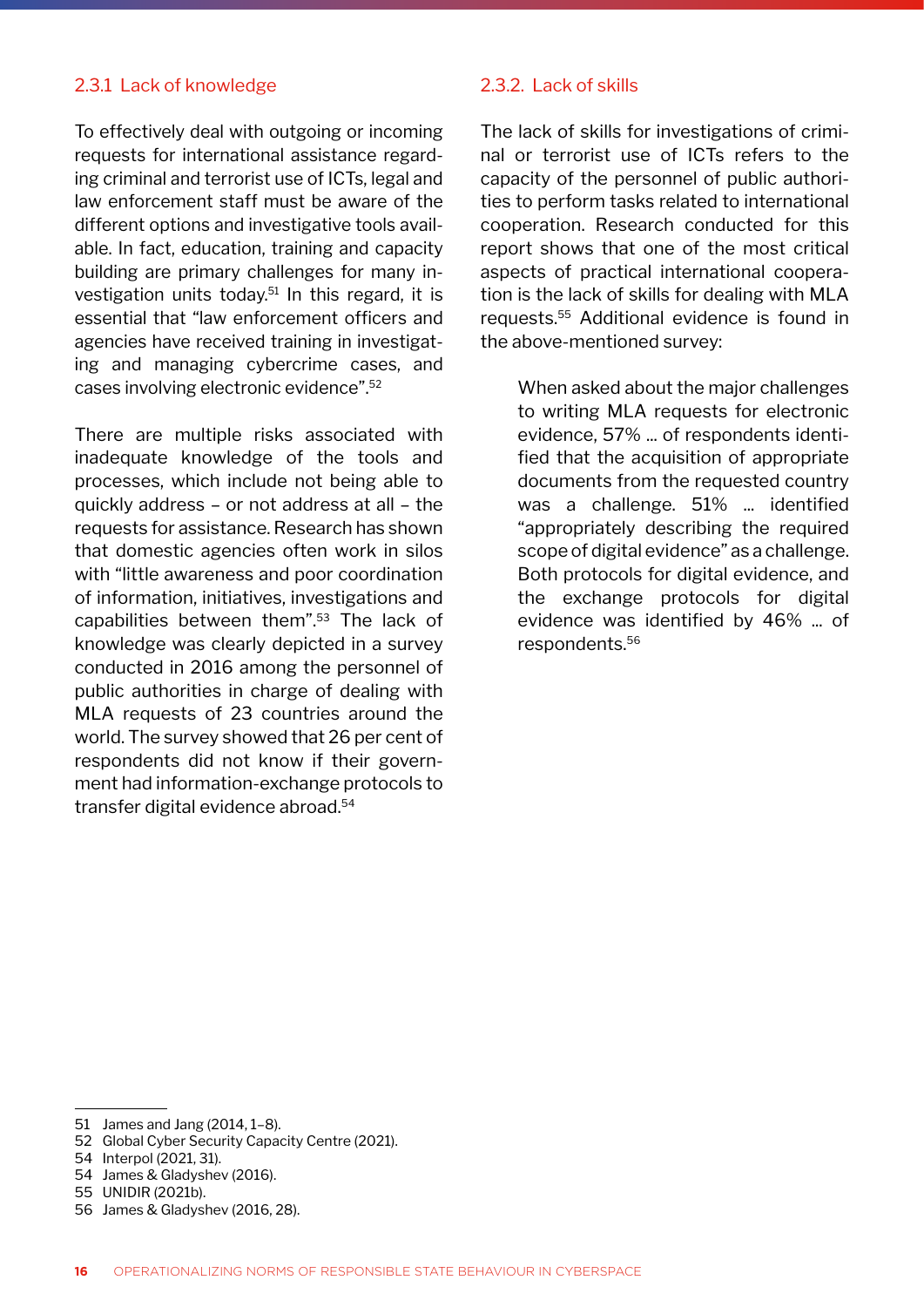### 3. Filling the gaps: solutions-oriented options

Over the last two decades, relevant developments in tackling criminal and terrorist use of ICTs have included improvements in international cooperation and assistance for investigation and prosecution. For example, in 2014, the Cybercrime Convention Committee of the Budapest Convention assessed the functioning of the mutual legal assistance provisions of the Budapest Convention and adopted a set of recommendations. In 2017, the Committee then "reviewed the follow up given by Parties to these recommendations and documented good practices".57 In another regional setting, the Inter-American Development Bank 2020 Cybersecurity Report underlines that "[t]hroughout Latin America and the Caribbean, visible progress has been made across all aspects covered by the [Cybersecurity Capacity Maturity Model for Nations] from 2016 to 2020".58 Nevertheless, as shown in section 2, several challenges remain. In this section, operationalizable options are proposed for each challenge identified to fill the gaps in current international cooperation.

#### **3.1 Legal**

The 2021 GGE report underlines that "[o] bservance of this norm implies the existence of national policies, legislation, structures and mechanisms that facilitate cooperation across borders on technical, law enforcement, legal and diplomatic matters relevant to addressing criminal and terrorist use of ICTs."59 However, one of the most significant challenges at this level is the lack of global harmonization of legal frameworks. Despite

the growing consensus among the international community that "harmonizing global legal responses to cybercrime is critically important",60 there is still a disagreement on how to achieve it.<sup>61</sup> This topic goes beyond the scope of this report; it will probably be addressed by the work for the proposed new United Nations convention on cybercrime. For the time being, there are two solutionsoriented options concerning the legal challenges identified:

- 1. Develop national and international cybercrime strategies
- 2. Adopt a neutral and flexible approach

#### 3.1.1 Cybercrime strategies

A solid domestic legislative framework is vital for engagement in international cooperation investigations and prosecutions regarding criminal and terrorist use of ICTs.<sup>62</sup> At the international level, there is a series of policy-oriented texts that guide and inform States on developing a comprehensive national cybercrime strategy.<sup>63</sup> These texts include recommendations on how to prepare the country to engage in international cooperation in cybercrime investigations. In this regard, States should:

- i. Develop or consolidate inter-agency coordination (avoid working in silos)
- ii. Make cybersecurity a priority of both national and foreign policy agendas (train diplomats in cyber-related issues)
- iii. Engage in international discussion (there are multiple forums, including the OEWG)

61 UNIDIR (2021b).

<sup>57</sup> Council of Europe (2020, 13).

<sup>58</sup> Inter-American Development Bank and Organization of American States (2020, 22).

<sup>59</sup> UNGA (2021a, para. 32).

<sup>60</sup> Boister (2018, 189).

<sup>62</sup> UNIDIR (2021b).

<sup>63</sup> See, for example, ITU (2018); Interpol (2021).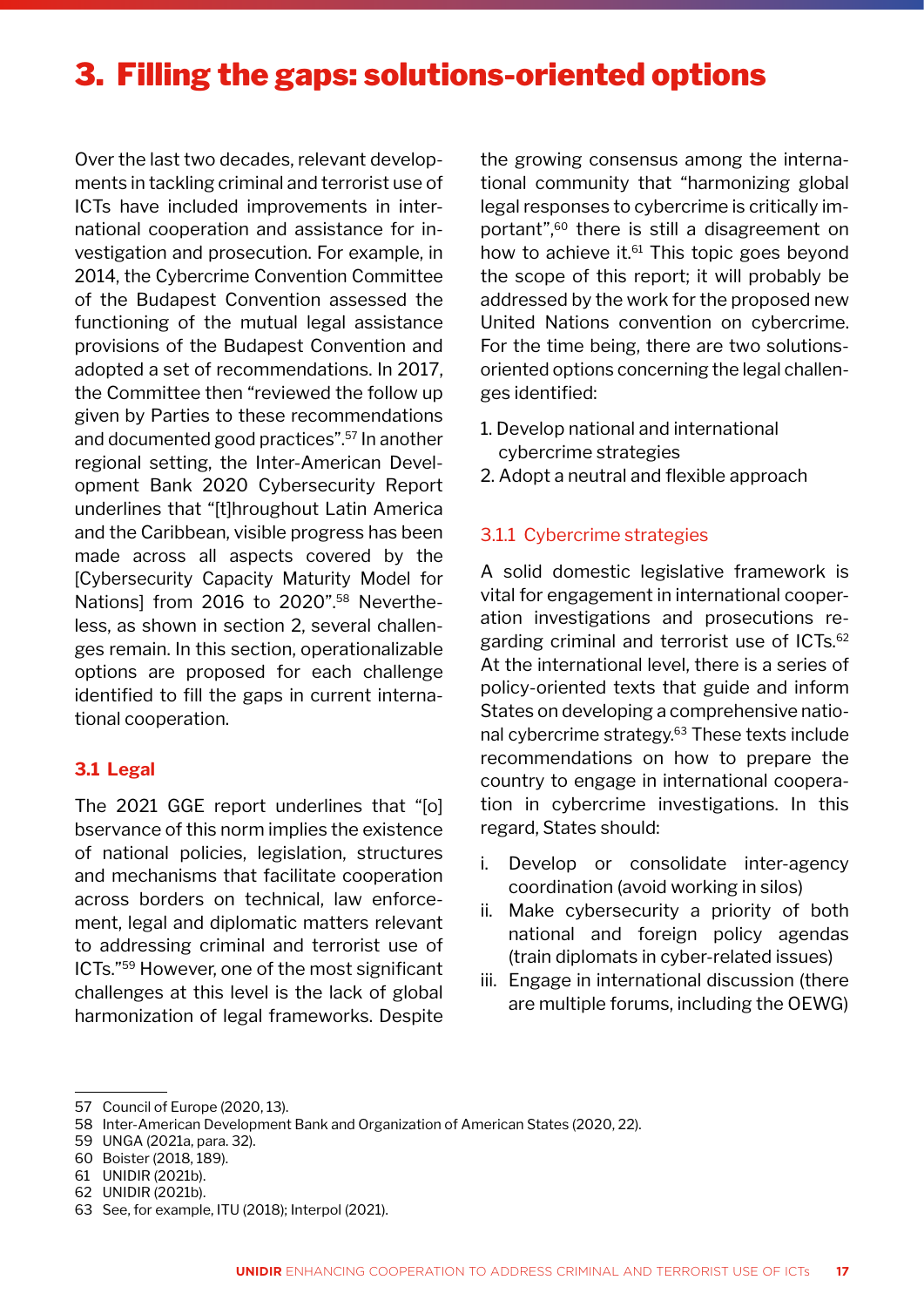- iv. Open or expand channels of cooperation on cyberspace (at all levels, from Computer Emergency Response Team (CERT) or Computer Security Incident Response Team (CSIRT) to the diplomatic, including the signature of new MLATs)
- v. Harmonize their national legal framework and policies with their international commitments

Confronting and engaging at the international level with peers and organizations is vital to improving coordination and synergies among States and developing and enhancing trust. States may require technical assistance in drafting their legal frameworks and building their domestic cybercrime strategies. Multiple actors promote projects aimed at increasing cyber-capacities to tackle cybercrime in many countries around the world.<sup>64</sup> For example, the Cybersecurity Capacity Centre for Southern Africa (C3SA) is implementing the Cybersecurity Capacity Maturity Model for Nations for the members of the Southern African Development Community (SADC), while DiploFoundation is implementing the Cybersecurity Online Course worldwide.

#### 3.1.2. Neutral and flexible approaches

Neutrality and flexibility are crucial components of successful engagement in crossborder cooperation. They can be adopted at two levels: in the development and in the operationalization of national legal frameworks.

Regarding development, the pace of technological development and innovation is rapid, whereas legislative processes are often long.

Therefore, it is advisable to adopt a "technology-neutral" approach to formulating and drafting new rules or amending existing provisions. This leaves room for additional and future ICT developments. For example, States should avoid providing specific definitions of a technological device (e.g., a smartphone or a personal computer). Otherwise, the definition can become obsolete relatively quickly and the legislative framework may not remain suitable for investigations and prosecutions, both domestically and internationally.

Regarding operationalization, in the case of requests for international assistance, the requested State has more leverage, as cooperation is, in general, subject to its law.<sup>65</sup> The principle of dual criminality is one of the factors that can hinder the process of responding to a request. The requested State should take a flexible approach when receiving a request, focusing more on the substance than on the technical definition of the offence for which the request was sent. This approach has already been put in practice: "[i]ncreasingly suppression conventions make provision for watering double criminality down" as "it shall be deemed to exist if the offence is within the scope of the convention, and not by implication in the domestic law of the requested state (which may not have got around to enacting the offence)".<sup>66</sup> In sum, flexibility is a key requirement for speeder and more effective cooperation.

<sup>64</sup> See Cybil Cyber Capacity Knowledge Portal (n.d.).

<sup>65</sup> Boister (2018).

<sup>66</sup> Boister (2018, 347–48).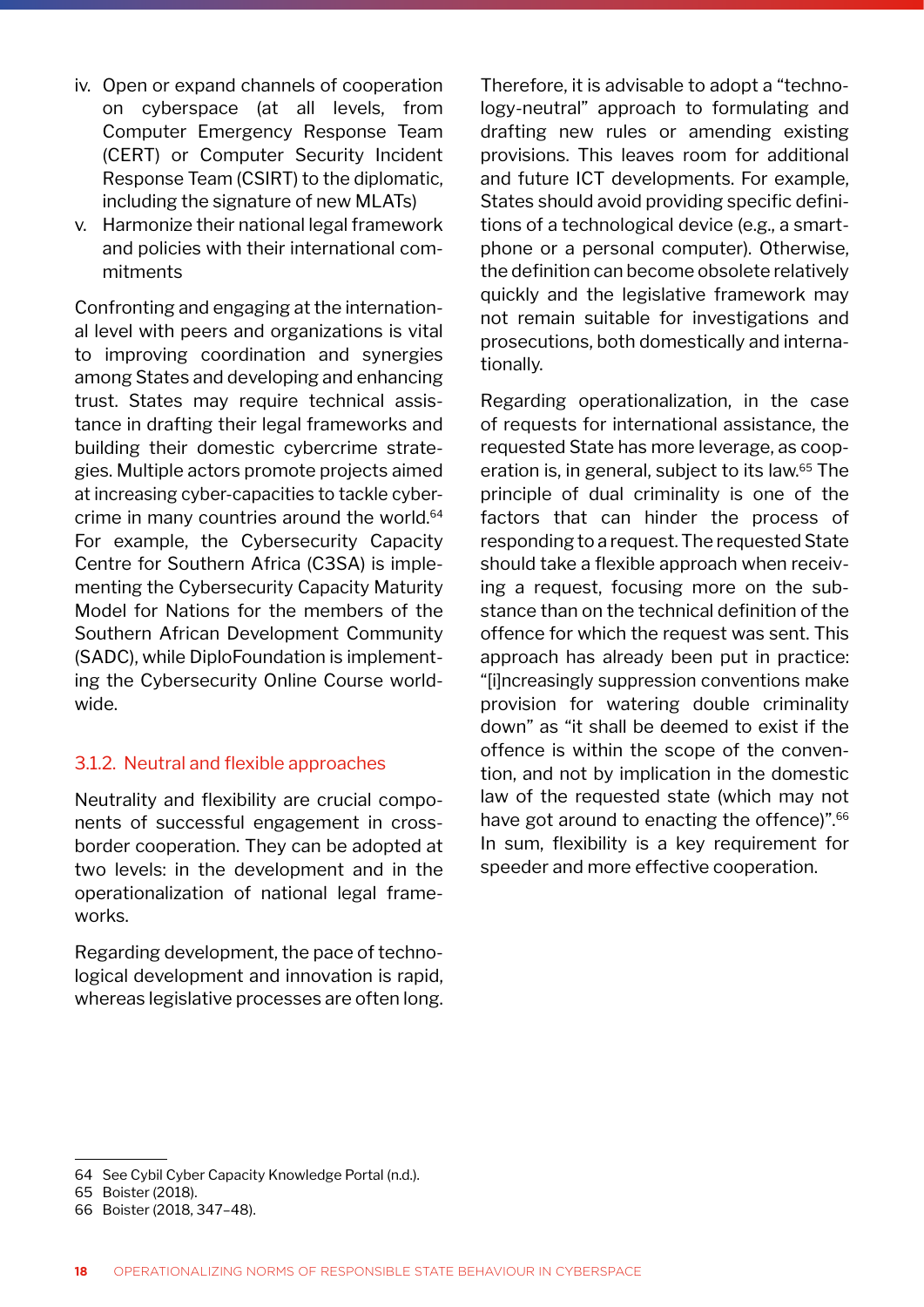#### **3.2 Operational**

As affirmed in the GGE 2021 report, "States are also encouraged to develop appropriate protocols and procedures for collecting, handling and storing online evidence relevant to criminal and terrorist use of ICTs and provide assistance in investigations in a timely manner, ensuring that such actions are taken in accordance with a State's obligations under international law."67 Therefore, from an operational standpoint, considering the challenges identified, there are three solution-oriented options:

- 1. Alternative tools to MLAs
- 2 Handling of electronic evidence
- 3. Governance

#### 3.2.1 Alternative tools to MLAs

Given the challenges of MLA requests and, in particular, their bureaucratic nature, it could be useful to look at alternatives to the MLA that can be used for obtaining information or evidence from another State. Among these tools, there are:

- i. Long-arm search warrant: This is a domestic court order that directly addresses the private sector companies of another State to provide some information (usually non-content) about specific individuals.68
- ii. European Investigative Order (EIO): This is a "judicial decision issued in or validated by the judicial authority in one EU country to have investigative measures to gather or use evidence in criminal matters carried out in another EU

country".69 Different from the MLA, EIOs provide practitioners with a single standard form for obtaining evidence. It outlines strict deadlines and establishes limited possibilities for refusal by the executing State.70 The existing MLAT system could be reformed by drawing on useful elements of the EIO.71

- iii. Direct request under the Second Additional Protocol to the Budapest Convention: In November 2021, the Committee of Minister of the Council of Europe adopted a Second Additional Protocol to the Budapest Convention that addresses enhanced cooperation and disclosure of electronic evidence. The draft document published provides for:
	- a. Direct cooperation with service providers (Article 6) and entities providing domain name registration services (Article 7) in other States parties for the disclosure of information to identify suspects
	- b. Expedited forms of cooperation between parties for the disclosure of subscriber information and traffic data (Article 8)<sup>72</sup>

The Second Additional Protocol is expected to be open for signatures starting from March 2022.

#### 3.2.2. Handling of electronic evidence

In order to effectively handle evidence, States can rely on a set of policies that would help authorities to deal with electronic evidence.

<sup>67</sup> UNGA (2021a, para. 33)

<sup>68</sup> This practice has been particularly used to request non-content information from United States companies. Because the Stored Communications Act (SCA) did not exclude the possibility for foreign governments, it was left to each company to decide whether or not to voluntarily disclose non-content data to foreign governments (Westmoreland and Kent, 2015). With the introduction in 2018 of the Clarifying Lawful Overseas Use of Data Act (CLOUD Act), in order to request access both to content and non-content data from US companies, foreign governments must sign a CLOUD Agreement with the United States. See US Department of Justice (2019)

<sup>69</sup> Eurojust (n.d.)

<sup>70</sup> Eurojust (n.d.).

<sup>71</sup> Author's interview with an anonymous cybercrime expert, 2 September 2021.

<sup>72</sup> Council of Europe (2021).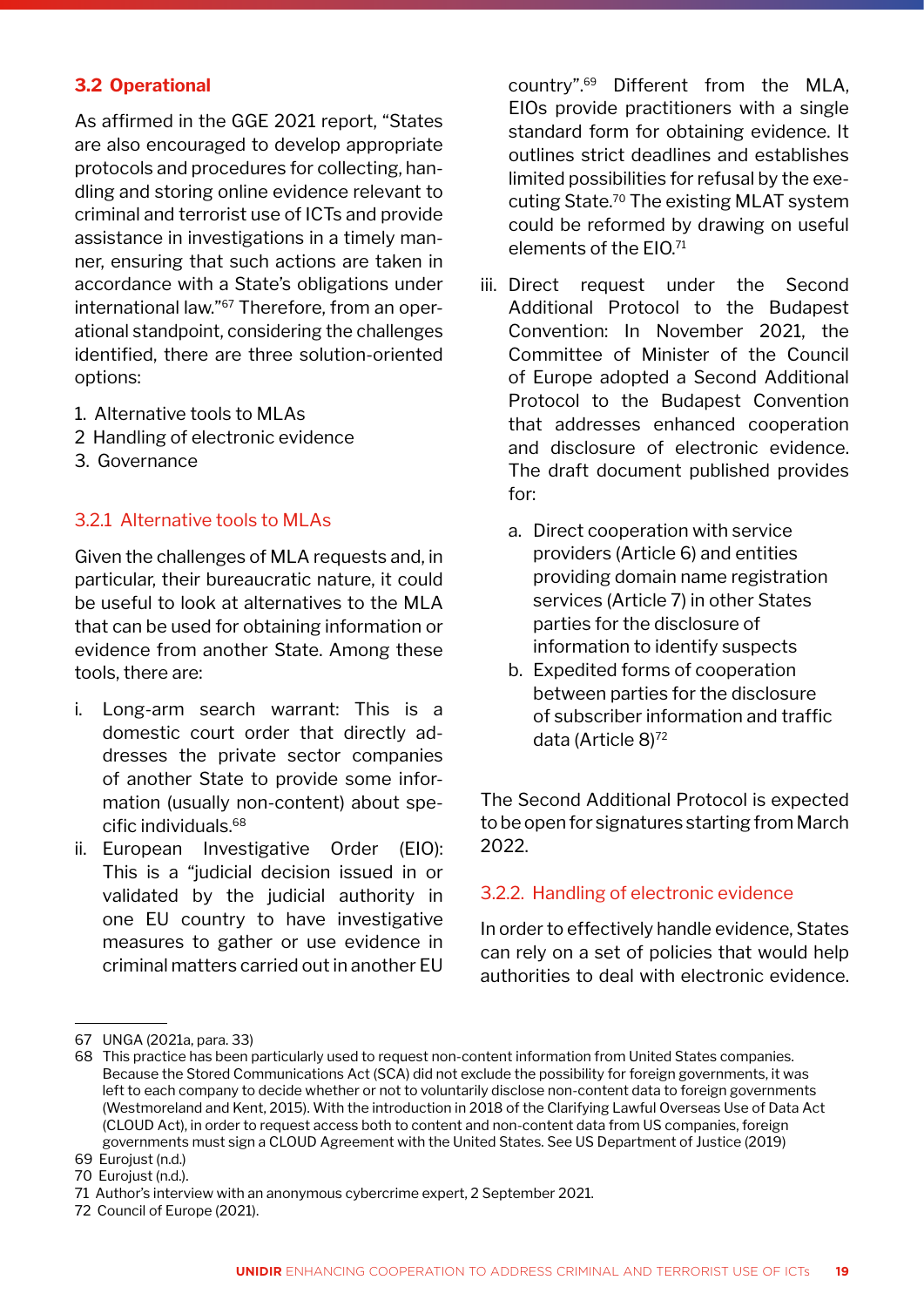Operationalizable options include:

- i. Developing a data-retention policy for both the public and private sectors that clearly specifies who has the authority to dispose of data and for how long data has to be kept
- ii. Adopting a non-disclosure agreement that defines the confidentiality around procedures and information to be exchanged (Traffic Light Protocols can be helpful<sup>73</sup>
- iii. Facilitating the creation of Information Sharing and Analysis Centres (ISACs), which support information-sharing in the public and private sectors<sup>74</sup>
- iv. Accepting verified open-source digital forensic tools to prove the authenticity and integrity of digital evidence
- v. Training the personnel of legal and law enforcement agencies on proper handling techniques (Interpol has just released an in-depth online course accessible to all law enforcement agencies); and training judiciary on how digital evidence is handled and can be admitted as evidence

#### 3.2.3 Governance

As outlined in the OEWG report, "[t]he international community's ability to prevent or mitigate the impact of malicious ICT activity depends on the capacity of each State to prepare and respond".75 Therefore, a State's governance system for managing incoming or outgoing requests for assistance in international investigations is a key aspect of cooperation. Unfortunately, in many countries, "knowledge, intelligence and resources are often spread out over several agencies with little awareness or poor coordination of information, initiatives, investigations and capabilities between them".76 A good governance system can have positive impacts on both institutional responsiveness and resource scarcity. Two solutions for States can be proposed:

- i. Defining a central or responsible authority or a procedure that oversees legal assistance requests (e.g., for electronic evidence), both outgoing and incoming. In certain countries, inter-institutional cooperation is challenging because of a lack of information or the existence of contrasts or competition among them.77 Therefore, the authority or procedure should act as a "central body that deconflicts the work of the various national stakeholders engaged in the investigation and prosecution of cybercrime incidents".78
- ii. Designating a single point of contact (24/7) as the first respondent for urgent cases and for providing technical assistance and information, and for preserving data.79 This single point of contact and the above central authority can be the same agency or institution.

#### **3.3. Human**

As observed in section 2.3, there are two main hindering factors that have a negative impact on international cooperation: lack of knowledge regarding tools and procedures

79 Kastelic (2021).

<sup>73</sup> Under a Traffic Light Protocol, three are four different colours must be applied to documents when sharing information with recipients. The colours define the level of confidence that recipients must adopt. For more information, see <https://www.first.org/tlp>.

<sup>74</sup> The EU Agency for Cybersecurity (ENISA) demonstrated the benefits to both the private and public sectors, including, for the private sector, raising "the level of cybersecurity in the organization which is a member of an ISAC and prevent/ respond to the incidents which occur"; and, for the public sector, accessing "knowledge about the cybersecurity level in critical sectors. It also provides information about threats and incidents. This is helpful as it enables them to better fulfil their legal tasks." See ENISA (2018, 15).

<sup>75</sup> UNGA (2021b, para. 54).

<sup>76</sup> Interpol (2021, 31).

<sup>77</sup> Author's interview with an anonymous cybersecurity expert, 3 September 2020.

<sup>78</sup> Interpol (2021, 32).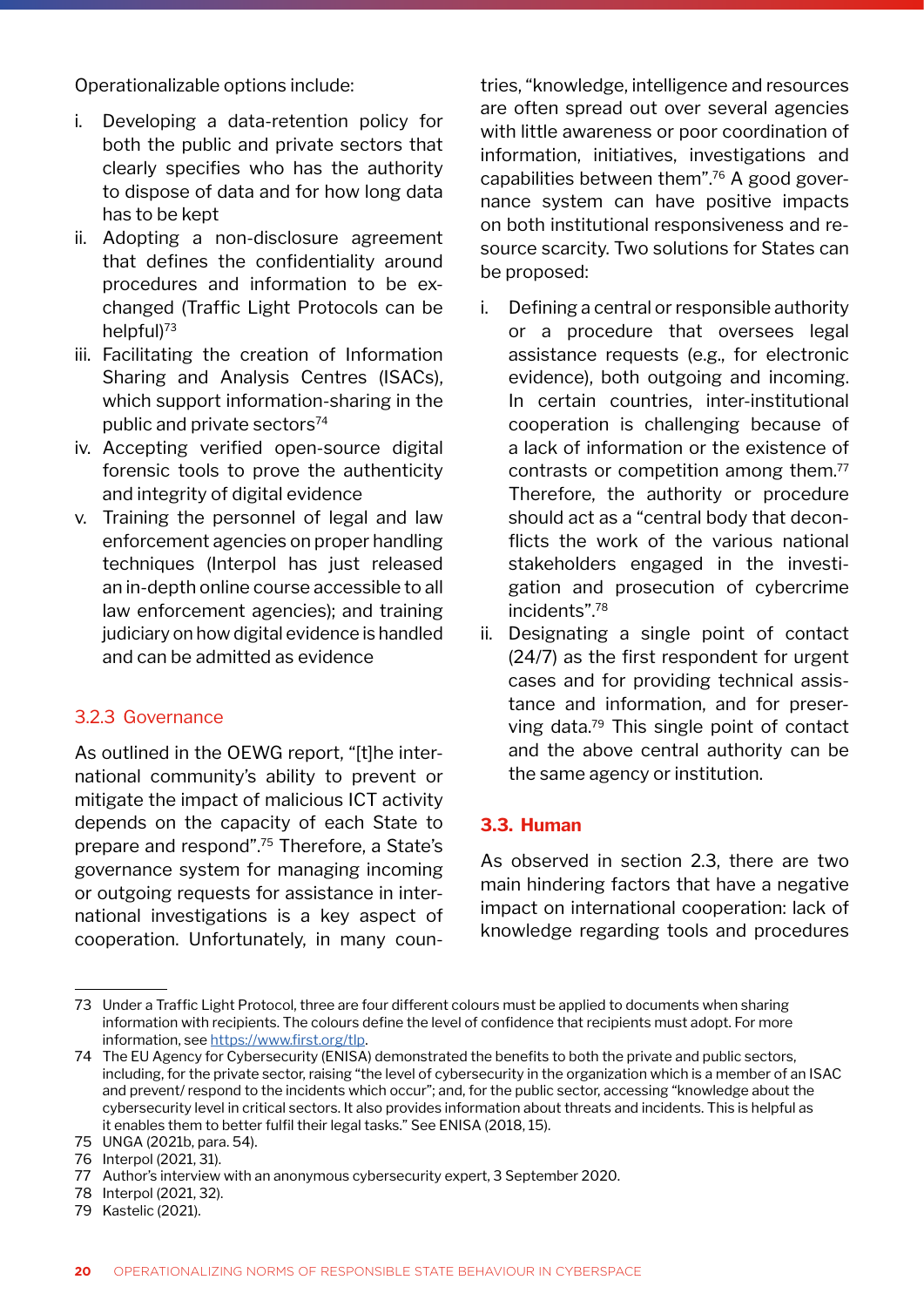and lack of skills in writing requests for assistance and cooperation. As outlined in the 2021 GGE report, "States are encouraged to strengthen and further develop mechanisms that can facilitate exchanges of information and assistance between relevant national, regional and international organizations."80 The following option could address these challenges:

- 1. Reinforcing acquisition and sharing of information and knowledge
- 2. Improving MLA management skills

#### 3.3.1 Fostering acquisition and sharing of information and knowledge at the domestic, regional and international levels

To reinforce acquisition and sharing of information and knowledge, training for practitioners could be organized that is oriented to enhance their KSA (knowledge, skills and abilities) on cyber investigations.<sup>81</sup> For example, Interpol provides legal and law enforcement personnel with training to develop cyber skills and technical capabilities (such as digital forensics, malware analysis) to conduct cyber investigations.

In order to increase effective collaboration among practitioners, networks can be leveraged and synergies created within regional or international dedicated expert forums or workshops. These include the CSIRT–Law Enforcement Cooperation Workshops organized by the EU Agency for Cybersecurity (ENISA) and Europol. Informal networks among practitioners are a vital resource of information and knowledge sharing.<sup>82</sup>

#### 3.3.2 Improve MLA management skills

To write MLA requests, practitioners can rely on the Legal Assistance Request Writer Tool of the United Nations Office on Drugs and Crime (UNODC). This web-based tool "provides guidance to practitioners through each step of the drafting process and further helps them draft MLA requests by filling in all appropriate and relevant information".83

To properly assist the requesting country in preparing and sending an MLA, States can send legal advisors or legal and law enforcement representatives to their embassies worldwide to train and advise local practitioners. For example, the United States has a global programme, the Transnational and High-Tech Crime Global Law Enforcement Network (GLEN). This brings together International Computer Hacking and Intellectual Property (ICHIP) prosecutors, computer forensic analysts, and national law enforcement agents focused on delivering training and technical assistance to foreign counterparts to combat intellectual property and cybercrime activity. It also assists in the collection and use of electronic evidence to combat all types of crime, including transnational organized crime.84

<sup>80</sup> UNGA (2021a, para. 33).

<sup>81</sup> UNODC (n.d.a).

<sup>82</sup> Author's interviews with two anonymous cybersecurity experts, 29 and 30 August 2021.

<sup>83</sup> UNODC (n.d.b).

<sup>84</sup> US Department of Justice (2021).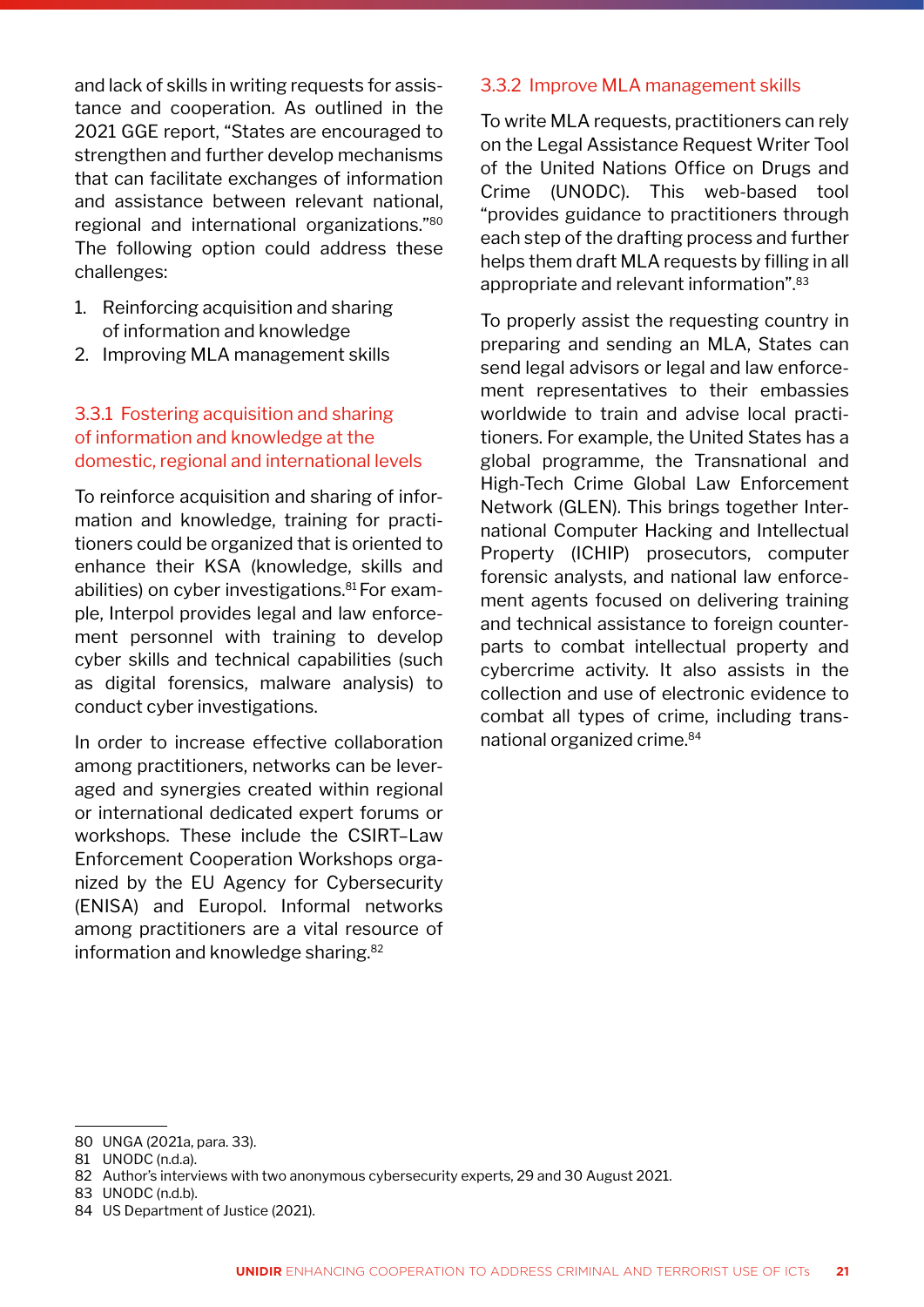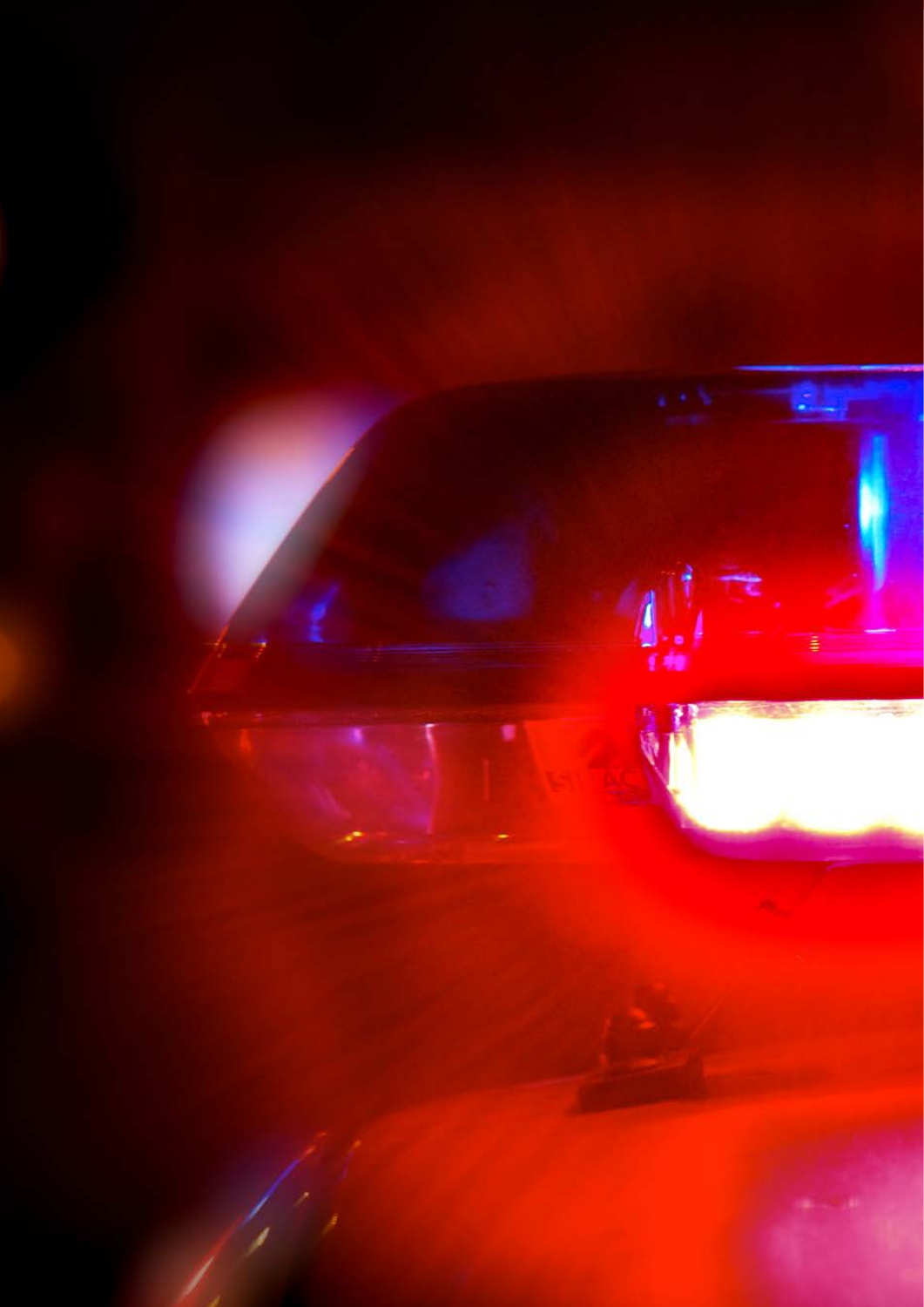### 4. Conclusion

Criminal and terrorist use of ICTs is a growing and worrisome phenomenon that could endanger the stability and peace of the international system. The increasing capacity of criminal and terrorist actors to cause harm is making it more difficult for States to differentiate the perpetrators behind cyberattacks.85 Given that criminal and terrorist actors operate in the same domain as State actors, and sometimes with similar techniques and converging interests, their attacks can be misinterpreted.86 If public authorities cannot quickly and effectively assess the nature and identify the perpetrators of an attack, then incoherent action could undermine concrete and effective responses to criminal or terrorist use of ICTs and erode trust among the international community.

States are aware of the risks associated with poor international coordination to address such threats. In the context of the First Committee of the United Nations General Assembly, both the GGE and the OEWG recognized the relevance of these threats for international stability. The 2015 and 2021 GGE reports also proposed ways forward to curb criminal and terrorist use of ICTs, including strengthening and further developing mechanisms for exchanging information and electronic evidence.

This report, building on these considerations, identifies a set of challenges at three distinct levels – legal, operational and human. It proposes solutions-oriented options in the framework of the existing international treaties and conventions concerning the criminal and terrorist use of ICTs. These are summarized in annex 1. Each of the solutions offered in the three levels considered refers to the indications provided in the GGE 2021 report. The report's focus is on information exchange and handling electronic evidence, which are two critical aspects of effective cooperation between States in investigation and prosecution. Improving States' capacities and trust to rapidly deal with requests for information and electronic evidence is a key factor that increases investigative capabilities and reduces the chances of resorting to incoherent policy responses, which, in turn, could have detrimental effects on trust among States and on international peace and stability.

<sup>85</sup> Hakmeh & Vignard (2021).

<sup>86</sup> Hakmeh & Vignard (2021).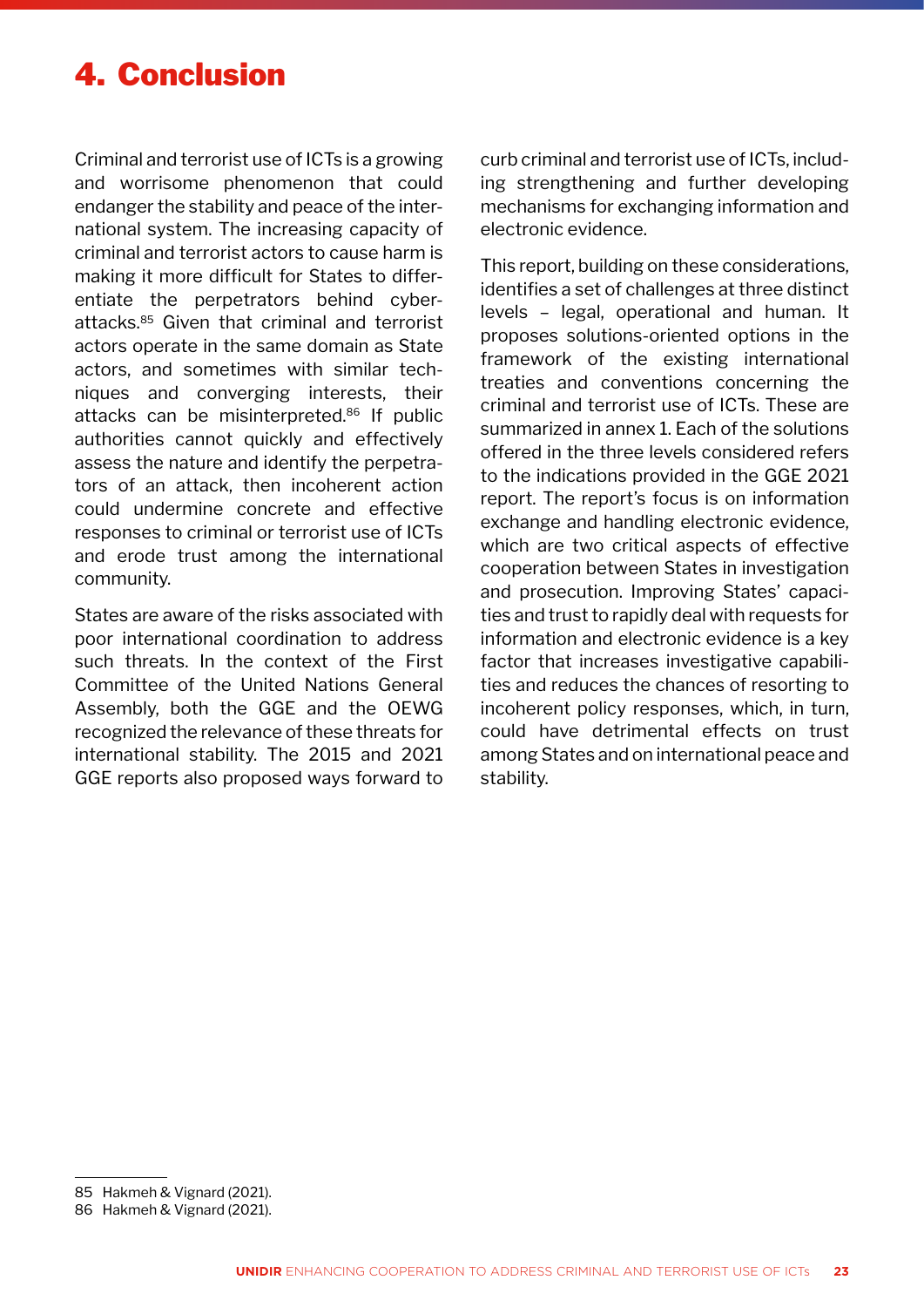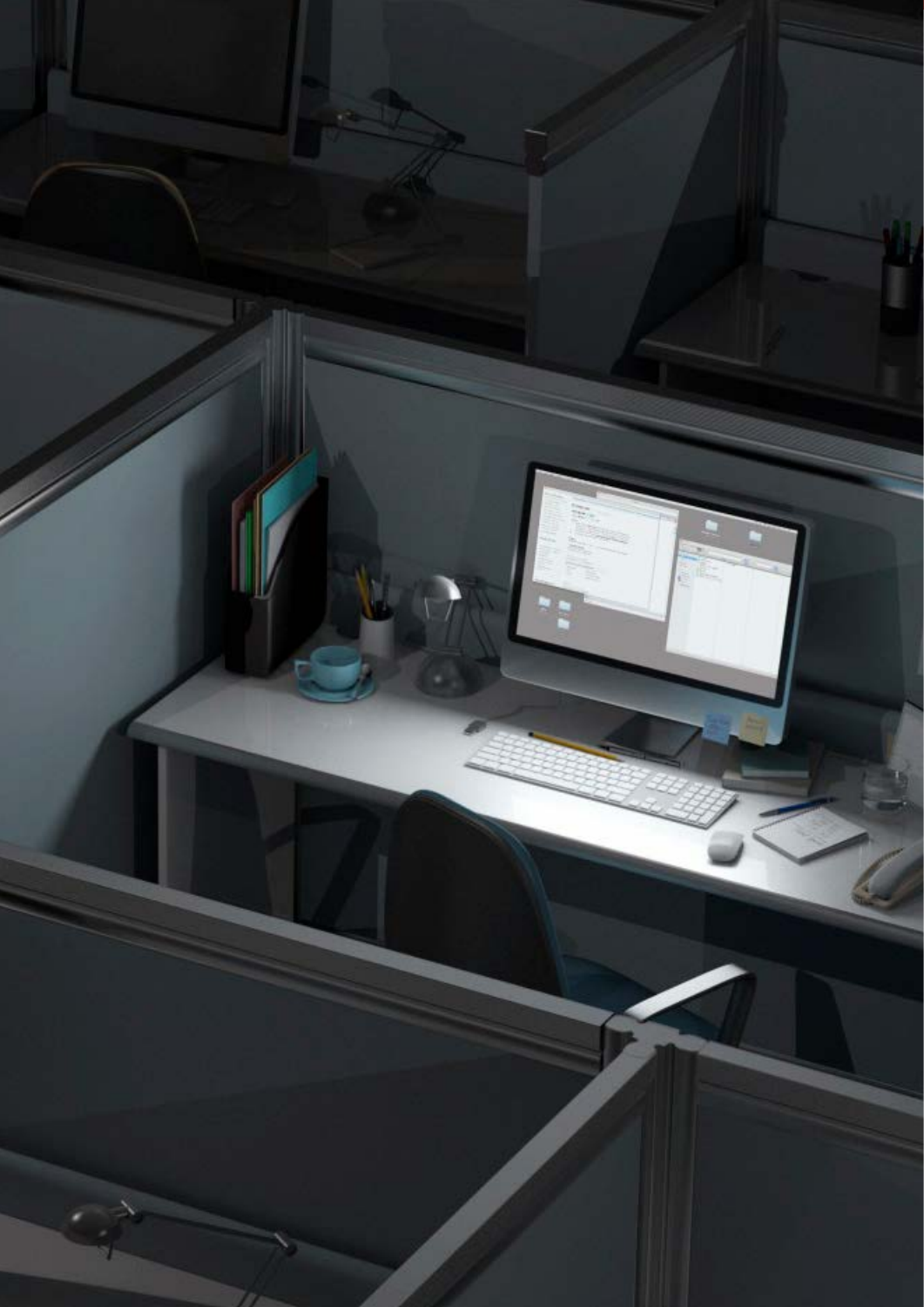### Annex 1: Challenges and solutions to enhance international cooperation to address criminal and terrorist use of ICTs

|                  | <b>Legal</b>                                                                                                                                                            |                                                                                                                                                             |                                                                     | <b>Operational</b>                                                                                                                                                                                                                                                          |                                                                                                                                                                                                                           |                                                                                                                                                                                                                      | <b>Human</b>                                                                                                                                                                   |                                                                                                                                                      |
|------------------|-------------------------------------------------------------------------------------------------------------------------------------------------------------------------|-------------------------------------------------------------------------------------------------------------------------------------------------------------|---------------------------------------------------------------------|-----------------------------------------------------------------------------------------------------------------------------------------------------------------------------------------------------------------------------------------------------------------------------|---------------------------------------------------------------------------------------------------------------------------------------------------------------------------------------------------------------------------|----------------------------------------------------------------------------------------------------------------------------------------------------------------------------------------------------------------------|--------------------------------------------------------------------------------------------------------------------------------------------------------------------------------|------------------------------------------------------------------------------------------------------------------------------------------------------|
| Challenges       | <b>Different</b><br>levels of<br>legislative<br>maturity                                                                                                                | <b>Different</b><br>concep-<br>tualization<br>of offences                                                                                                   | Legis-<br>lative<br>inertia                                         | <b>Bureaucratic</b><br><b>MLA</b><br>procedures                                                                                                                                                                                                                             | Improper<br>handling<br>of electronic<br>evidence                                                                                                                                                                         | Lack of<br>resources                                                                                                                                                                                                 | Lack of<br>knowledge                                                                                                                                                           | Lack<br>of skills                                                                                                                                    |
| <b>Solutions</b> | Develop<br>interna-<br>tionally<br>consistent<br>cybercrime<br>strategies<br>Engage<br>in inter-<br>national<br>forums<br>on cyber-<br>related<br>issues (e.g.<br>OEWG) | Adopt<br>flexible<br>approach<br>to rule<br>operation-<br>alization<br><b>Focus</b><br>on the<br>substance<br>not on the<br>definition<br>of the<br>offence | Adopt<br>tech<br>neutral<br>approach<br>to rule<br>develop-<br>ment | Find alterna-<br>tive tools:<br>$\cdot$ Long-arm<br>search<br>warrant<br>· European<br>Investi-<br>gative Order<br>$\cdot$ Second<br>Additional<br>Protocol<br>to the<br><b>Budapest</b><br>Convention<br>Avoid working<br>in inter-<br>institutional<br>or agency<br>silos | Designate:<br>$\cdot$ Central<br>authority<br>with<br>coordinative<br>powers<br>$\cdot$ One single<br>point of<br>contact<br>(including)<br>for $24/7$<br>networks)<br>Accept<br>open-source<br>digital<br>forensic tools | Designate:<br>· Central<br>authority<br>with<br>coordinative<br>powers<br>· One single<br>point of<br>contact<br><i>(including)</i><br>for $24/7$<br>networks)<br>Accept<br>open-source<br>digital<br>forensic tools | Reinforce<br>or develop<br><b>KSA</b><br>(Knowledge,<br>Skills and<br>Abilities)<br>Leverage<br>expert<br>forums.<br>workshops<br>and<br>conferences<br>for practi-<br>tioners | Use the<br><b>UNODC</b><br>Legal<br>Assistance<br>Reauest<br><b>Writer Tool</b><br>Rely on<br>legal<br>advisors of<br>embassies<br>and<br>consulates |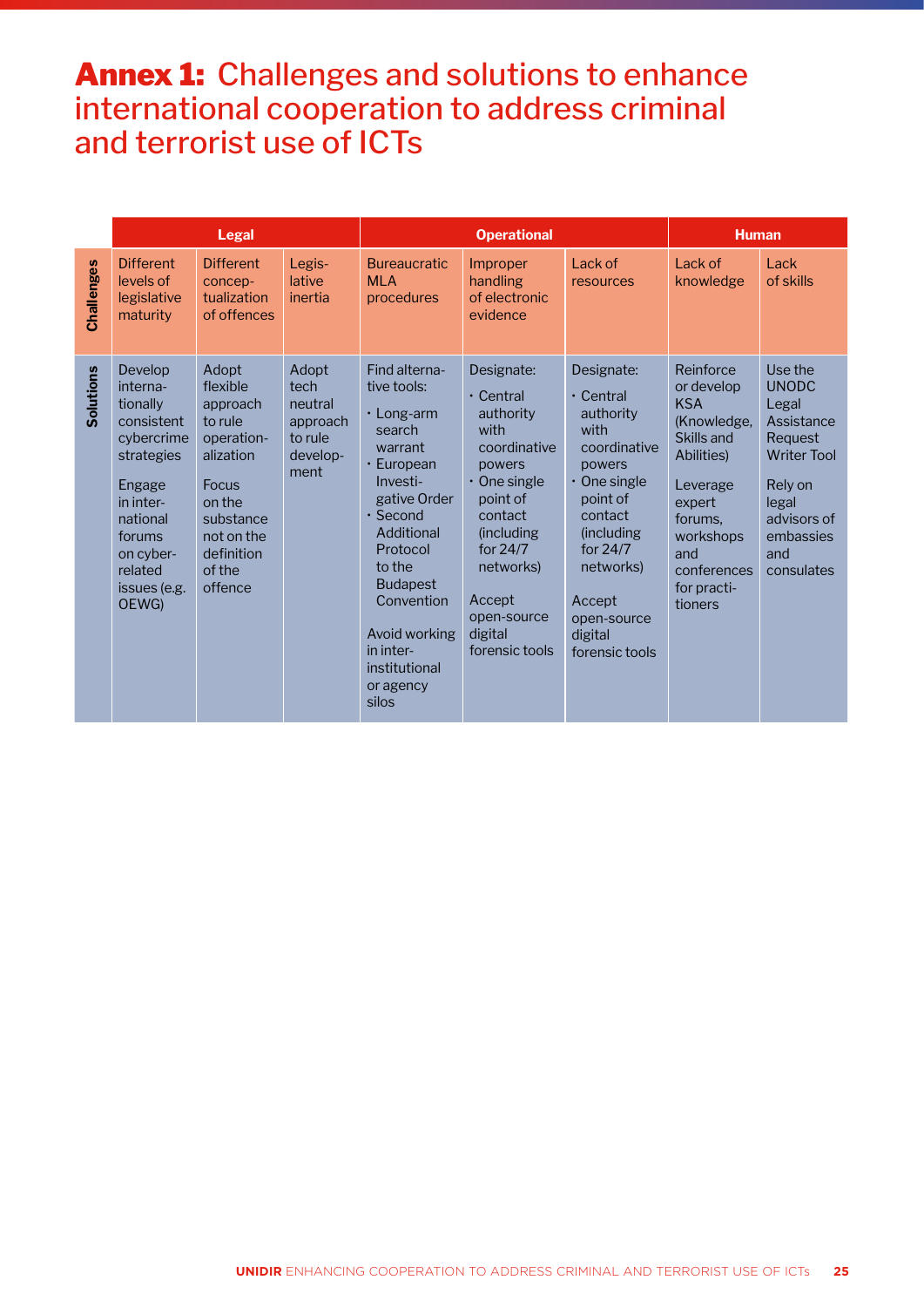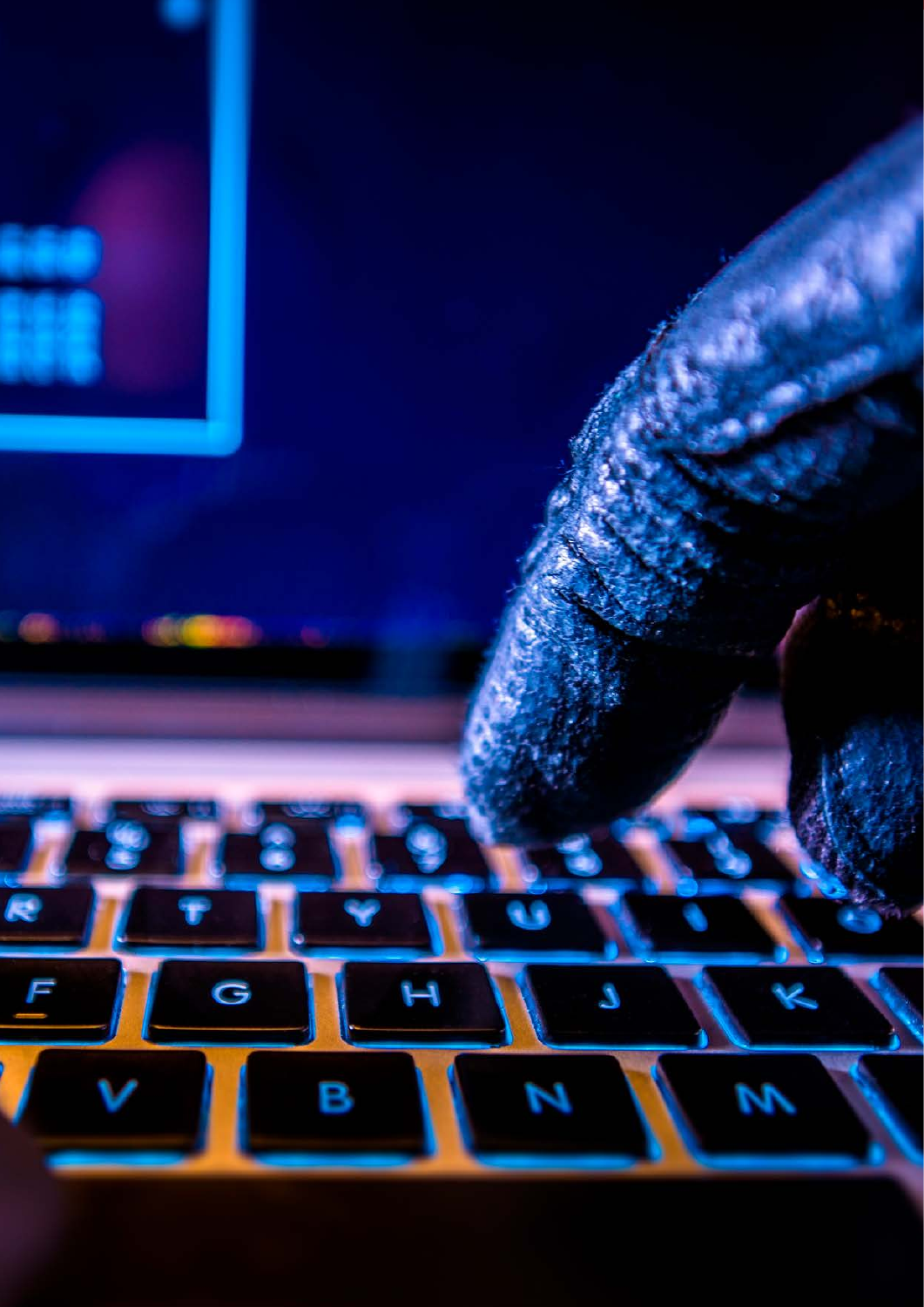### **Bibliography**

Bodin, Silvia, Marc Echilley & Odile Quinard-Thibault. 2015. 'International Cooperation in the Face of Cyber-terrorism: Current Responses and Future Issues.' Themis competition. As of 18 October 2021: [http://www.ejtn.eu/Documents/THEMIS 2015/Written\\_Paper\\_France\\_1.pdf](http://www.ejtn.eu/Documents/THEMIS 2015/Written_Paper_France_1.pdf)

Boister, Neil. 2018. An Introduction to Transnational Criminal Law. Oxford: Oxford University Press.

Broeders, Dennis, Fabio Cristiano & Daan Weggemans. 2021. 'Too Close for Comfort: Cyber Terrorism and Information Security across National Policies and International.' Studies in Conflict & Terrorism Ahead-of-Print: 1-28. As of 18 October 2021: <https://doi.org/10.1080/1057610X.2021.1928887>

Brenner, Susan W. 2006. 'Cybercrime Jurisdiction.' Crime, Law and Social Change, 46:189–206. As of 18 October 2021:<https://doi.org/10.1007/s10611-007-9063-7>

Council of Europe. 2019. 'Electronic Evidence in Civil and Administrative Proceedings'. Strasbourg: Council of Europe. As of 18 October 2021: [https://rm.coe.int/guidelines-on-elec](https://rm.coe.int/guidelines-on-electronic-evidence-and-explanatory-memorandum/1680968ab5)[tronic-evidence-and-explanatory-memorandum/1680968ab5](https://rm.coe.int/guidelines-on-electronic-evidence-and-explanatory-memorandum/1680968ab5) 

— 2020. 'Cybercrime Convention Committee (T-CY) The Budapest Convention on Cybercrime: Benefits and Impact in Practice.' Strasbourg: Council of Europe. As of 18 October 2021: <https://rm.coe.int/t-cy-2020-16-bc-benefits-rep-provisional/16809ef6ac>

— 2021. 'Towards a Protocol to the Budapest Convention.' 14 April 2021. As of 18 October 2021:<https://rm.coe.int/towards-2nd-additional-protocol/1680a22487>

Couzigou, Irene. 2019. 'The Criminalization of Online Terrorism: Preparatory Acts Under International Law.' Studies in Conflict & Terrorism. Pages 1–20. [https://doi.org/10.1080/10576](https://doi.org/10.1080/1057610X.2019.1678882) [10X.2019.1678882](https://doi.org/10.1080/1057610X.2019.1678882)

Cybil Cyber Capacity Knowledge Portal. n.d. As of 18 October 2021:<https://cybilportal.org>

Eurojust (European Union Agency for Criminal Justice Cooperation). n.d. 'European Investigation Order'. Eurojust. As of 18 October 2021: [https://www.eurojust.europa.eu/judi](https://www.eurojust.europa.eu/judicial-cooperation/eurojust-role-facilitating-judicial-cooperation-instruments/european-investigation-order-eio)[cial-cooperation/eurojust-role-facilitating-judicial-cooperation-instruments/european-inves](https://www.eurojust.europa.eu/judicial-cooperation/eurojust-role-facilitating-judicial-cooperation-instruments/european-investigation-order-eio)[tigation-order-eio](https://www.eurojust.europa.eu/judicial-cooperation/eurojust-role-facilitating-judicial-cooperation-instruments/european-investigation-order-eio)

ENISA (European Union Agency for Cybersecurity). 2018. Information Sharing and Analysis Centres (ISACs): Cooperative Models. 14 February 2018. As of 18 October 2021: [https://www.enisa.europa.eu/publications/information-sharing-and-analysis-center-isacs-co](https://www.enisa.europa.eu/publications/information-sharing-and-analysis-center-isacs-cooperative-models)[operative-models](https://www.enisa.europa.eu/publications/information-sharing-and-analysis-center-isacs-cooperative-models)

Global Cyber Security Capacity Centre. 2021. Cybersecurity Capacity Maturity Model for Nations (CMM). 2021 Edition. Oxford: University of Oxford. [https://gcscc.ox.ac.uk/dimen](https://gcscc.ox.ac.uk/dimension-4-legal-and-regulatory-frameworks#collapse3008461)[sion-4-legal-and-regulatory-frameworks#collapse3008461](https://gcscc.ox.ac.uk/dimension-4-legal-and-regulatory-frameworks#collapse3008461)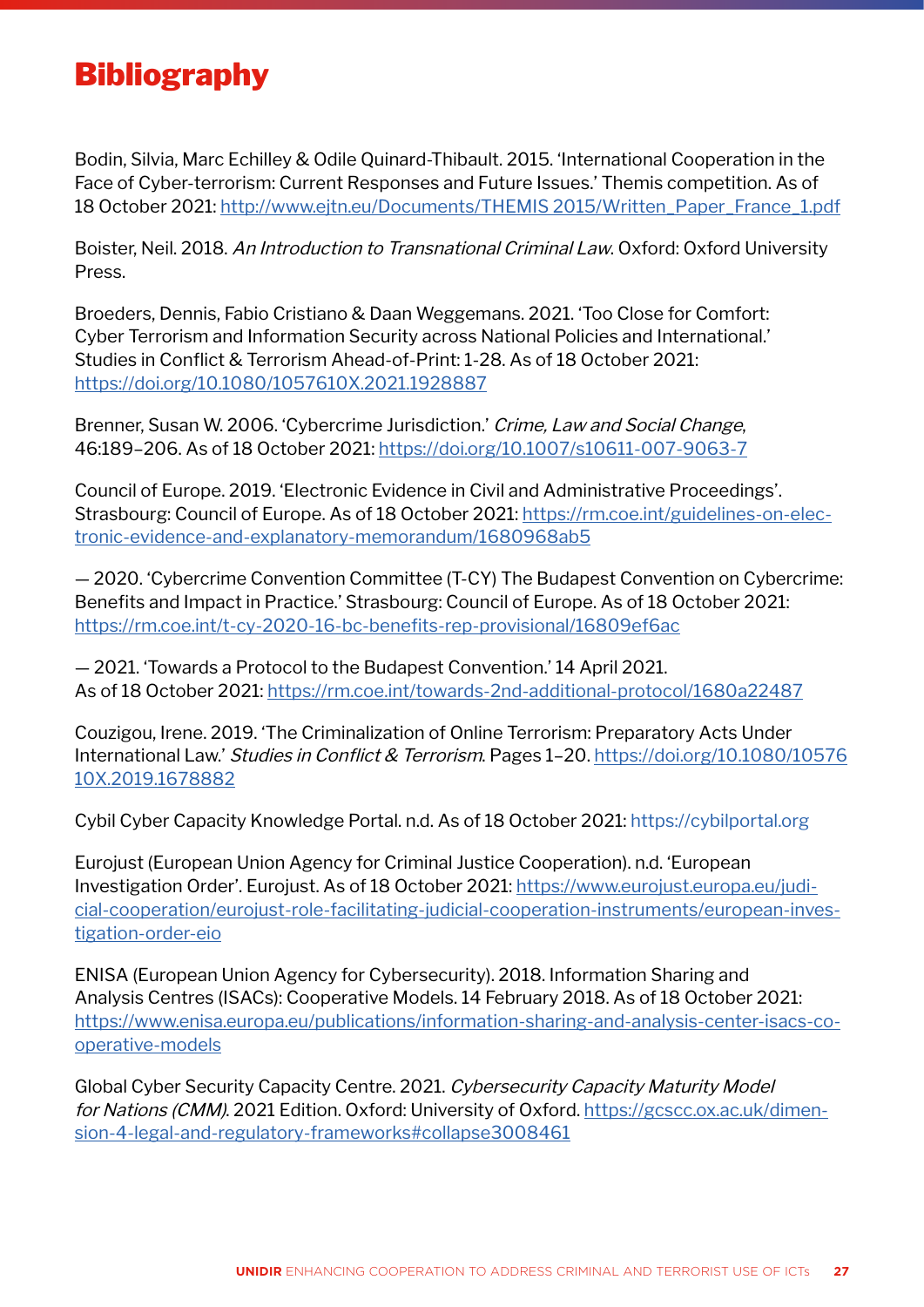Hakmeh, Joyce & Kerstin Vignard. 2021. 'ICTs, International Security and Cybercrime: Understanding the Intersections for Better Policymaking.' Geneva: UNIDIR. As of 18 October 2021: <https://unidir.org/publication/icts-international-security-and-cybercrime>

ICT4Peace Foundation & UNCTED (United Nations Counter-Terrorism Committee Executive Directorate). 2016. Private Sector Engagement in Responding to the Use of the Internet and ICT for Terrorist Purposes. As of 18 October 2021: [https://css.ethz.ch/content/dam/ethz/](https://css.ethz.ch/content/dam/ethz/special-interest/gess/cis/center-for-securities-studies/resources/docs/ICT4Peace-Private-Sector-Engagement-in-Responding-to-the-Use-of-the-Internet-and-ICT-for-Terrorist-Purposes-2.pdf) [special-interest/gess/cis/center-for-securities-studies/resources/docs/ICT4Peace-Private-](https://css.ethz.ch/content/dam/ethz/special-interest/gess/cis/center-for-securities-studies/resources/docs/ICT4Peace-Private-Sector-Engagement-in-Responding-to-the-Use-of-the-Internet-and-ICT-for-Terrorist-Purposes-2.pdf)[Sector-Engagement-in-Responding-to-the-Use-of-the-Internet-and-ICT-for-Terrorist-Pur](https://css.ethz.ch/content/dam/ethz/special-interest/gess/cis/center-for-securities-studies/resources/docs/ICT4Peace-Private-Sector-Engagement-in-Responding-to-the-Use-of-the-Internet-and-ICT-for-Terrorist-Purposes-2.pdf)[poses-2.pdf](https://css.ethz.ch/content/dam/ethz/special-interest/gess/cis/center-for-securities-studies/resources/docs/ICT4Peace-Private-Sector-Engagement-in-Responding-to-the-Use-of-the-Internet-and-ICT-for-Terrorist-Purposes-2.pdf)

Inter-American Development Bank and Organization of American States. 2020. 'Cybersecurity Risks, Progress, and the Way Forward in Latin American and the Caribbean.' Inter-American Development Bank. As of 18 October 2021: [https://publications.iadb.org/publications/english/](https://publications.iadb.org/publications/english/document/2020-Cybersecurity-Report-Risks-Progress-and-the-Way-Forward-in-Latin-America-and-the-Caribbean.pdf) [document/2020-Cybersecurity-Report-Risks-Progress-and-the-Way-Forward-in-Lat](https://publications.iadb.org/publications/english/document/2020-Cybersecurity-Report-Risks-Progress-and-the-Way-Forward-in-Latin-America-and-the-Caribbean.pdf)[in-America-and-the-Caribbean.pdf](https://publications.iadb.org/publications/english/document/2020-Cybersecurity-Report-Risks-Progress-and-the-Way-Forward-in-Latin-America-and-the-Caribbean.pdf)

International Institute for Counter-Terrorism. 2021. 'Cyber Report January–March 2021'. August 2021. As of 18 October 2021: [http://www.ict.org.il/Article/2708/CyberReportJanuary-](http://www.ict.org.il/Article/2708/CyberReportJanuaryMarch2021#gsc.tab=0)[March2021#gsc.tab=0](http://www.ict.org.il/Article/2708/CyberReportJanuaryMarch2021#gsc.tab=0)

Interpol. 2021. 'National Cybercrime Strategy Guidebook.' April 2021. Interpol. As of 18 October 2021: [https://www.interpol.int/content/download/16455/file/National Cybercrime Strategy](https://www.interpol.int/content/download/16455/file/National Cybercrime Strategy Guidebook.pdf)  [Guidebook.pdf](https://www.interpol.int/content/download/16455/file/National Cybercrime Strategy Guidebook.pdf)

ITU (International Telecommunications Union). 2012. Understanding Cybercrime: Phenomena, Challenges and Legal Responses. Geneva: ITU.

— 2018. Guide to Developing a National Cybersecurity Strategy. Geneva: ITU.

James, Joshua I. & Pavel Gladyshev. 2016. 'A Survey of Mutual Legal Assistance Involving Digital Evidence.' Digital Investigation: The International Journal of Digital Forensic & Incident Response 18(C): 23–32. <https://doi.org/10.1016/j.diin.2016.06.004>

James, Jousha I. and Jake Jang. 2014. 'An Assessment Model for Cybercrime Investigation Capacity.' Lecture Notes in Electrical Engineering, 276: 1–8. [https://doi.org/10.1007/978-3-](https://doi.org/10.1007/978-3-642-40861-8_51) [642-40861-8\\_51](https://doi.org/10.1007/978-3-642-40861-8_51)

Kastelic, Andraz. 2021. 'International Cooperation to Mitigate Cyber Operations against Critical Infrastructure'. Geneva: UNIDR. As of 18 October 2021: [https://unidir.org/criticalinfra](https://unidir.org/criticalinfrastructure)[structure](https://unidir.org/criticalinfrastructure)

Mueller, Milton. 2017. Will the Internet Fragment? Cambridge: Polity Press.

New Zealand. 2020. 'Position Paper on New Zealand's Participation in the February 2020 Session of the 2019–2020 Open Ended Working Group on Developments in the Field of Information and Telecommunications in the Context of International Security.'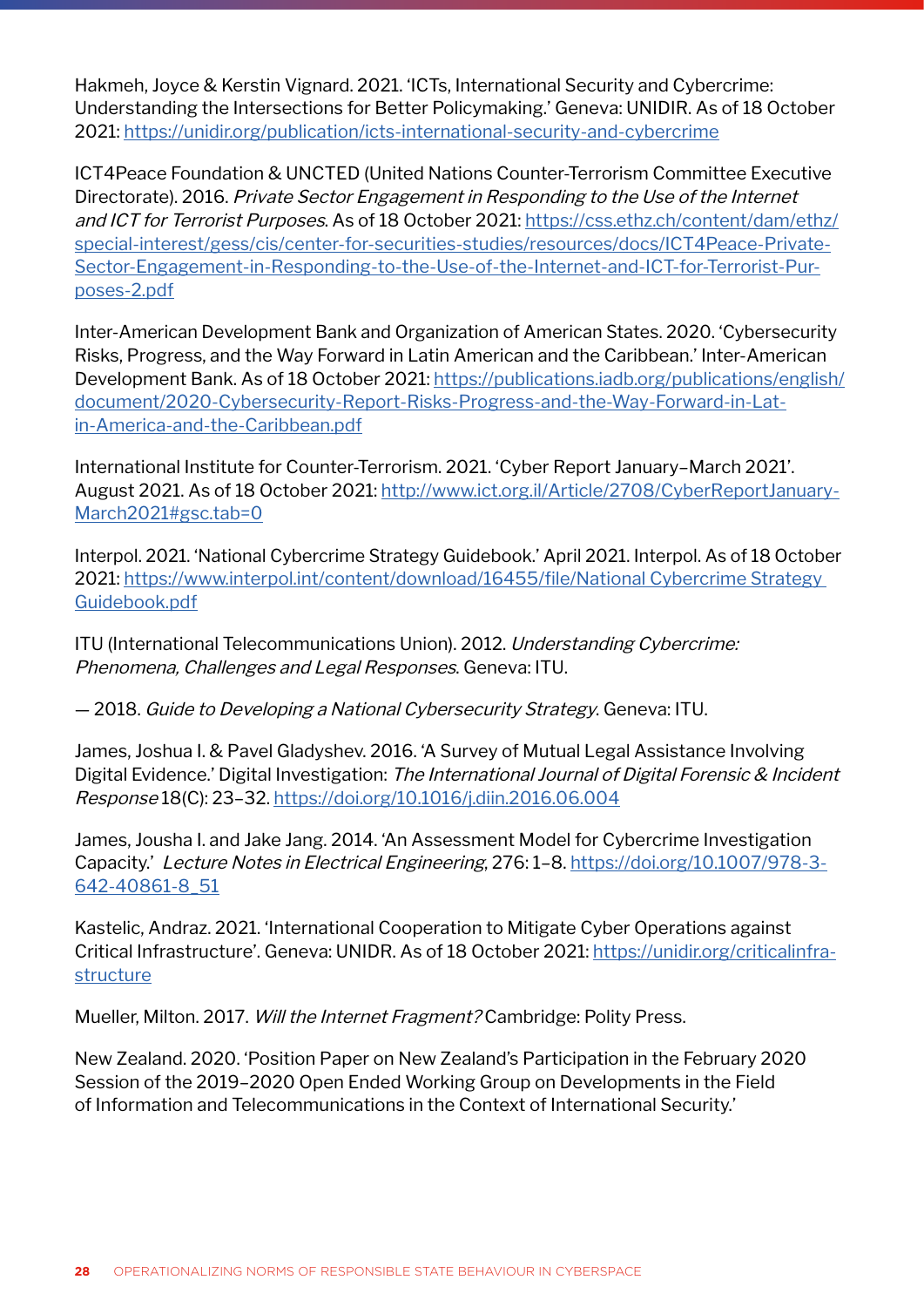Osula, Anna-Maria. 2015. "Mutual Legal Assistance & Other Mechanisms for Accessing Extraterritorial Located Data." Masaryk University Journal of Law and Technology, 9:1. As of 18 October 2021:<https://doi.org/10.5817/MUJLT2015-1-4>

Rodriguez Rafael, Glen D. & Fernando Molina Granja. 2017. 'The Preservation of Digital Evidence and its Admissibility in the Court.' International Journal of Electronic Security and Digital Forensics, 9(1): 1–18.<https://doi.org/10.1504/IJESDF.2017.081749>

Sieber, Ulrich. 2006. 'International Cooperation Against Terrorist Use of the Internet.' Érès «Revue internationale de droit penal», 77:395–449.

Smith, Zhanna M., Eugenia Lostri & James A. Lewis. 2020. 'The Hidden Cost of Cybercrime'. McAfee Report. As of 18 October 2021: [https://www.mcafee.com/enterprise/en-us/assets/](https://www.mcafee.com/enterprise/en-us/assets/reports/rp-hidden-costs-of-cybercrime.pdf) [reports/rp-hidden-costs-of-cybercrime.pdf](https://www.mcafee.com/enterprise/en-us/assets/reports/rp-hidden-costs-of-cybercrime.pdf)

Tropina, Tatiana. 2020. 'Cybercrime: Setting international standards.' In Routledge Handbook of International Cybersecurity edited by Tikk, Anneken & Kerttuen Mika. Pages 148–160. London & New York: Routledge. <https://doi.org/10.4324/9781351038904>

United States Department of Justice. 2019. 'The Purpose and Impact of the CLOUD Act.' White Paper, April 2019, Washington: Department of Justice. As of 18 October 2021: <https://www.justice.gov/opa/press-release/file/1153446/download>

— 2021. '2020 ICHIP Activities.' 19 February 2021. As of 18 October 2021: <https://www.justice.gov/criminal-opdat/2020-ichip-activities>

United States Department of State. 2021. 'Criminal Matters, Requests from Foreign Tribunals, and Other Special Issues.' Foreign Affairs Manual. Washington: Department of State. As of 18 October 2021: [https://fam.state.gov/searchapps/viewer?format=html&que](https://fam.state.gov/searchapps/viewer?format=html&query=mlat&links=MLAT&url=/FAM/07FAM/07FAM0960.h)[ry=mlat&links=MLAT&url=/FAM/07FAM/07FAM0960.html#M962\\_1](https://fam.state.gov/searchapps/viewer?format=html&query=mlat&links=MLAT&url=/FAM/07FAM/07FAM0960.h)

UNCTAD (United Nations Conference on Trade and Development). n.d. 'Cybercrime Legislation Worldwide.' As of 18 October 2021: [https://unctad.org/page/cybercrime-legisla](https://unctad.org/page/cybercrime-legislation-worldwide)[tion-worldwide](https://unctad.org/page/cybercrime-legislation-worldwide)

UNGA (United Nations General Assembly). 2010. Group of Governmental Experts on Developments in the Field of Information and Telecommunications in the Context of International Security. UN document A/65/201, 31 July 2010. <https://undocs.org/A/65/201>

— 2015. Group of Governmental Experts on Developments in the Field of Information and Telecommunications in the Context of International Security. UN document A/70/174, 22 July 2015. <https://undocs.org/A/70/174>

— 2019. Countering the Use of Information and Communication Technologies for Criminal Purposes, UN document A/RES/74/247, 20 January 2020. <https://undocs.org/A/RES/74/247>

— 2020. Ad Hoc Committee to Elaborate a Comprehensive International Convention on Countering the Use of information and Communication Technologies for Criminal Purposes. UN document A/AC.291/2, 15 June 2020.<http://undocs.org/A/AC.291/2>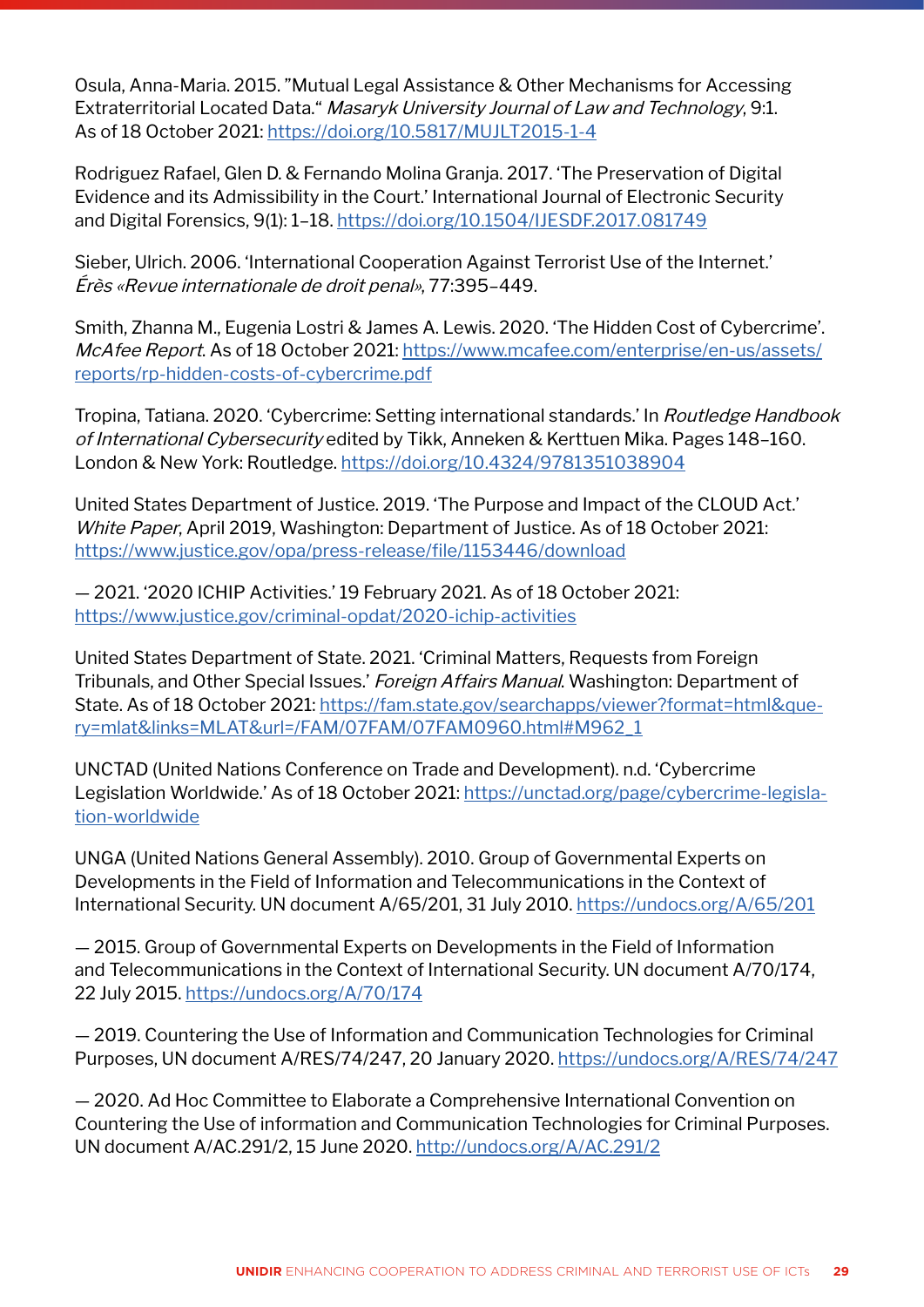— 2021a. Group of Governmental Experts on Developments in the Field of Information and Telecommunications in the Context of International Security, UN document A/76/135, 14 July 2021. <https://undocs.org/A/76/135>

— 2021b. Open-ended Working Group on Developments in the Field of Information and Telecommunications in the Context of International Security. Final Substantive Report, UN document A/AC.290/2021/CRP.2. [https://front.un-arm.org/wp-content/uploads/2021/03/](https://front.un-arm.org/wp-content/uploads/2021/03/Final-report-A-AC.290-2021-CRP.2.pdf) [Final-report-A-AC.290-2021-CRP.2.pdf](https://front.un-arm.org/wp-content/uploads/2021/03/Final-report-A-AC.290-2021-CRP.2.pdf)

— 2021c. Open-ended Working Group on Security of and in the Use of Information and Communications Technologies 2021–2025. Provisional agenda and annotations, UN Document A/AC.292/2021/1, 21 May 2021.<https://undocs.org/A/AC.292/2021/1>

UNIDIR (United Nations Institute for Disarmament Research). 2021a. 'The Innovations Dialogue'. 25 August 2021. As of 18 October 2021: [https://unidir.org/events/2021-innova](https://unidir.org/events/2021-innovations-dialogue)[tions-dialogue](https://unidir.org/events/2021-innovations-dialogue) 

— 2021b. 'Multistakeholder Dialogue on Enhancing Cybercrime and Cyberterrorism Investigations.' 30 September 2021.

UNODC (United Nations Office on Drugs and Crime). 2013. Comprehensive Study on Cybercrime. Vienna: UNODC. [https://www.unodc.org/documents/organized-crime/cyber](https://www.unodc.org/documents/organized-crime/cybercrime/CYBERCRIME_STUDY_210213.pdf)[crime/CYBERCRIME\\_STUDY\\_210213.pdf](https://www.unodc.org/documents/organized-crime/cybercrime/CYBERCRIME_STUDY_210213.pdf)

— n.d.a. 'Module 7: International Cooperation Against Cybercrime'. As of 18 October 2021: [https://www.unodc.org/e4j/en/cybercrime/module-7/key-issues/formal-international-cooper](https://www.unodc.org/e4j/en/cybercrime/module-7/key-issues/formal-international-cooperation-mechani)[ation-mechanisms.html](https://www.unodc.org/e4j/en/cybercrime/module-7/key-issues/formal-international-cooperation-mechani)

— n.d.b. 'Mutual Legal Assistance Request Writer Tool.' As of 18 October 2021: <https://www.unodc.org/mla>

Walker, Summer. 2021. 'Contested Domain: UN Cybercrime Resolution Stumbles out of the Gate.' Global Initiative Against Organized Crime. 2 June 2021. As of 18 October 2021: <https://globalinitiative.net/analysis/un-cybercrime-resolution>

WEF (World Economic Forum). n.d. Partnership Against Cybercrime. Geneva: WEF. As of 18 October 2021: w<https://www.weforum.org/projects/partnership-against-cybercime>

Westmoreland and Kent. 2015. 'International Law Enforcement Access to User Data: A Survival Guide and Call for Action.' *Canadian Journal of Law and Technology*, 13(2), 225–254.

Williams, Brad D. 2021 'DHS: Ransomware is National Security Threat.' Breaking Defense, 29 April 2021. As of 18 October 2021: [https://breakingdefense.com/2021/04/ransom](https://breakingdefense.com/2021/04/ransomware-a-national-security-issue-new-report-argues-yes)[ware-a-national-security-issue-new-report-argues-yes](https://breakingdefense.com/2021/04/ransomware-a-national-security-issue-new-report-argues-yes)

Wu, Emily. 2021. 'Sovereignty and Data Localization.' Paper – Cyber Project. Cambridge, MA: Belfer Center for Science and International Affairs, Harvard Kennedy School. As of 18 October 2021: <https://www.belfercenter.org/publication/sovereignty-and-data-localization>